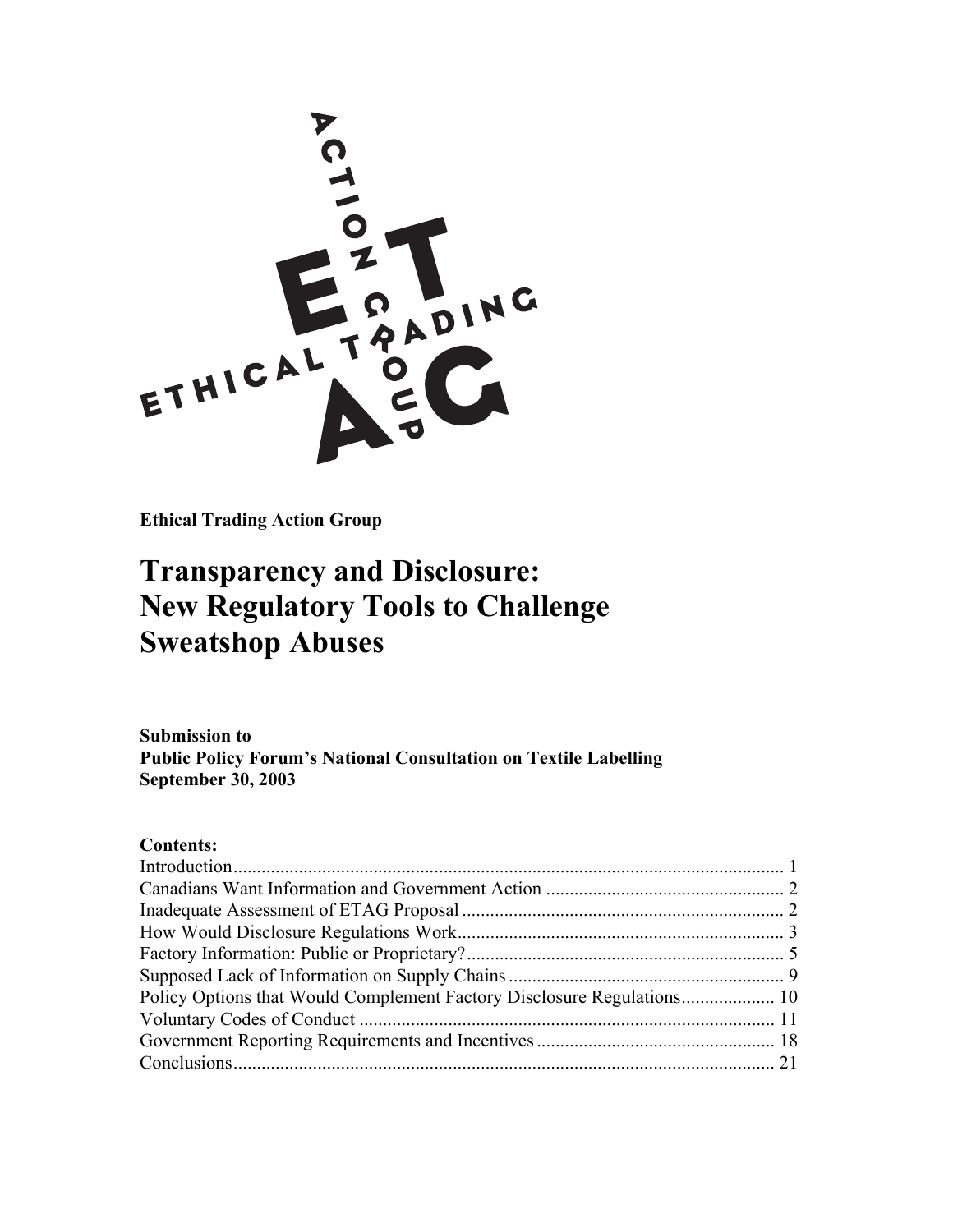#### **This submission was prepared by the Ethical Trading Action Group (ETAG).**

#### **ETAG Member Groups**

Canadian Auto Workers Canadian Council for International Co-operation Canadian Labour Congress Canadian Union of Public Employees KAIROS: Canadian Ecumenical Justice Initiatives Maquila Solidarity Network Ontario Secondary School Teachers' Federation Oxfam Canada Steelworkers Humanity Fund Students Against Sweatshops-Canada UNITE

#### **This document has also been endorsed by the following individuals and organizations:**

BC Ethical Purchasing Group Anne-Marie Jackson, Acting Director (English Sector), Canadian Catholic Organization for Development & Peace Canadian Council for Reform Judaism Canadian Union of Postal Workers Ethical Funds, Inc. Horizons of Friendship International Association of Fire Fighters Michael Jantzi Research Associates, Inc. Presbyterian World Service & Development Primate's World Relief and Development Fund Social Investment Organization Toronto and York Region Labour Council Jim Hodgson, Caribbean and Latin America Secretary, The United Church of Canada Victoria International Development Education Association

#### **ETAG Secretariat**

Maquila Solidarity Network 606 Shaw Street Toronto, Ontario, Canada M6G 3L6 Tel: 416-532-8584 Fax: 416-532-7688 info@maquilasolidarity.org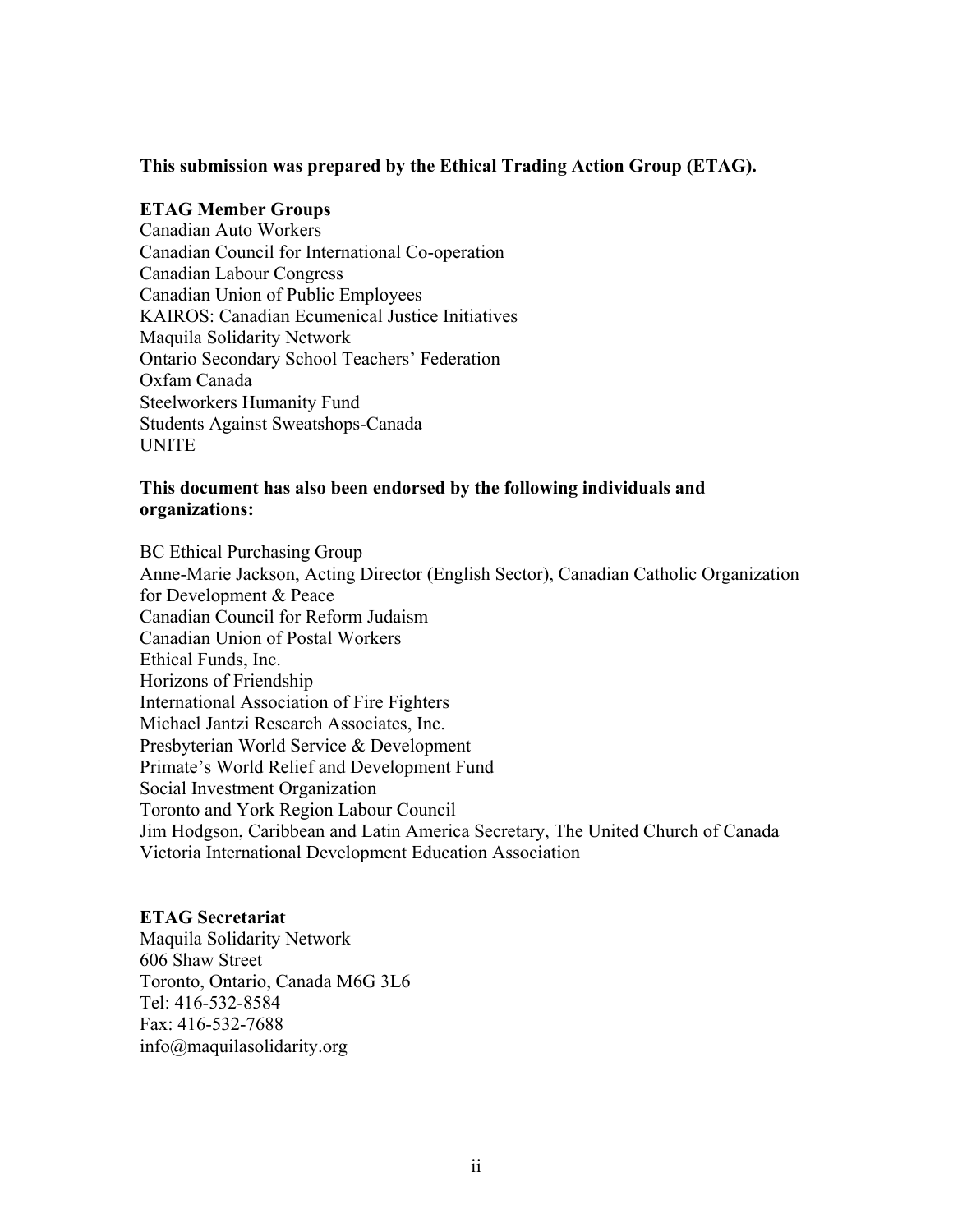#### **Introduction**

The Ethical Trading Action Group (ETAG) is a national coalition of faith, labour, teacher, student and non-governmental organizations advocating for government policies, voluntary codes of conduct and ethical purchasing policies that promote humane labour practices based on accepted international labour standards. ETAG also advocates for greater public access to information on where and under what conditions clothes, shoes and other consumer products are made, and greater transparency in monitoring and verification of company compliance with international labour standards and local laws.<sup>1</sup>

ETAG was formed in 1999 as the reference group for civil society participation in multistakeholder discussions convened by the federal government to seek agreement on a Canadian base code of labour practice and monitoring and verification process. This initiative was known as the Canadian Partnership for Ethical Trading (CPET). At that time, ETAG proposed that those discussions also look at government policies and regulations that would complement and reinforce a voluntary code. However, because ETAG and the industry associations involved in those discussions were unable to gain agreement on the inclusion of the core labour rights conventions of the International Labour Organization (ILO) or the principle of independent verification in such a code, no discussions took place on government policy options.<sup>2</sup>

Following the breakdown in the CPET process, ETAG assessed other possible policy options to address the problem of sweatshop abuses. We developed a program that combined government policy advocacy, promotion of the adoption of ethical purchasing policies by public institutions, and dialogue with individual companies for the inclusion of internationally accepted minimum labour standards and transparent, credible and effective monitoring and verification methods in voluntary codes of conduct.

ETAG has consistently supported a policy mix that includes both voluntary initiatives and government action, and a combination of hard and soft regulation that promotes greater transparency so that citizens, consumers and workers can play an active role in the achievement of policy objectives. At the same time, we share the concerns raised in a number of recent studies that voluntary initiatives and market enforcement mechanisms have very serious limitations and therefore should not be seen as a substitute for government action at the national or multilateral levels.<sup>3</sup>

<sup>&</sup>lt;sup>1</sup> ETAG members includes: Canadian Auto Workers, Canadian Council for International Co-operation, Canadian Labour Congress, Canadian Union of Public Employees, KAIROS: Canadian Ecumenical Justice Initiatives, Maquila Solidarity Network, Ontario Secondary School Teachers' Federation, Oxfam Canada, Steelworker Humanity Fund, Students Against Sweatshops-Canada, and UNITE. The Maquila Solidarity Network (MSN) acts as the secretariat for ETAG.

<sup>&</sup>lt;sup>2</sup> For an analysis of the CPET process, see:

http://www.ccic.ca/devpol/csr/csr1\_canadian\_ngo\_policy\_views.htm

<sup>&</sup>lt;sup>3</sup> For critiques of the limits of voluntary codes, see: Peter Utting (UNRISD), "Corporate Responsibility and Labour Issues in China: Reflections on a Beijing Conference," *The Journal of Corporate Citizenship*, Summer 2003; and Dara O'Rourke, "Outsourcing Regulation: Analyzing Nongovernmental Systems of Labor Standards and Monitoring," *The Policy Studies Journal*, Vol. 31, No. 1, 2003.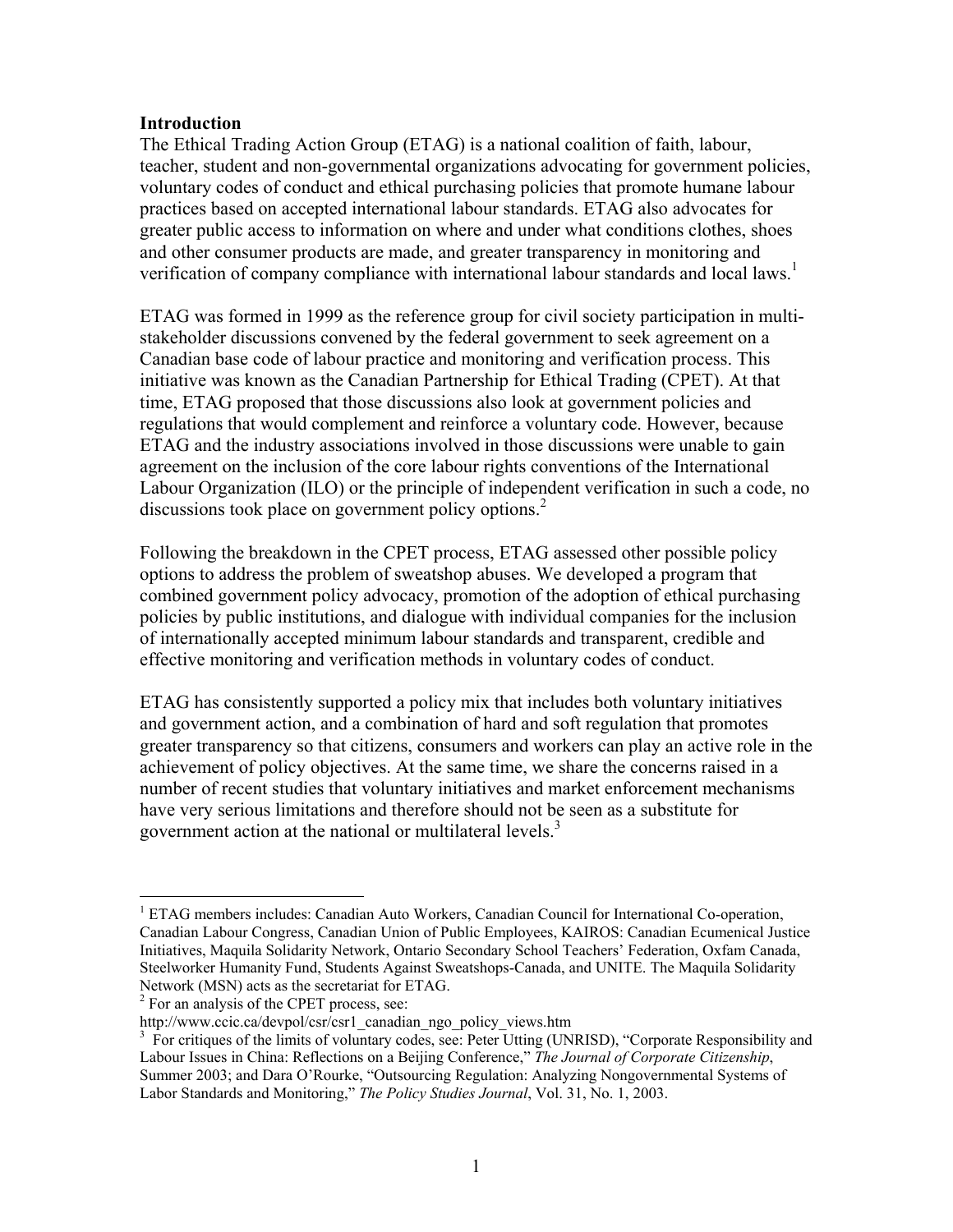In 2001, ETAG initiated a public policy campaign calling on the federal government to make changes in regulations under the Textile Labelling Act to require that companies publicly disclose the names and addresses of factories making apparel and other textile products sold in Canada. Since this campaign was launched, thousands of high school and university students across Canada have cut out tens of thousands of labels from their clothes to send to Industry Minister Allan Rock, thereby declaring their support for factory disclosure regulations. The most brand-conscious sector of the Canadian population has clearly demonstrated that they want to know where the apparel products they buy are made, and under what conditions.<sup>4</sup>

#### **Canadians Want Information and Government Action**

A number of public opinion surveys have confirmed that Canadians, and particularly young Canadians, care deeply about the issues of sweatshops and child labour and want the government to do something about the problem. A February 2002 Vector public opinion survey shows that 84% of Canadians surveyed support factory disclosure regulations, and that 55% of Canadians and 66% of students surveyed "strongly support" such regulations. Thirty-six percent of Canadians and 44% of students surveyed said that during the past year or two they had refused to buy a product they believed was made by child labour or in a sweatshop.<sup>5</sup>

A 2001 Vector poll showed that 80% of Canadians and 75% of shareholders surveyed want the federal government to establish standards for corporate social responsibility and make companies publish what they are doing to meet the standards. Seventy-five percent of Canadians and 78% of shareholders surveyed said governments should not buy goods and services from businesses that have a bad record of social responsibility.<sup>6</sup>

An October 2001 report prepared by the Apparel Human Resources Council, based on focus group discussions with young people in five Canadian cities and one small Quebec garment manufacturing centre, revealed that the young participants had "a very poor image of the apparel industry – derived largely from negative media coverage of thirdworld sweatshops, and the almost zero visibility of Canadian producers." The report notes that the results were "remarkably consistent… across region, language, educational level and gender."<sup>7</sup>

## **Inadequate Assessment of ETAG Proposal**

 $\overline{a}$ 

We are hopeful that the Canadian government, apparel retailers and manufacturers will take seriously the concerns of Canadians, and particularly young Canadians, about the working conditions under which the clothes they buy are made and the lack of

<sup>4</sup> CBC Television, Marketplace, *Cut It Out*, March 27, 2002. Also see:

http://www.cbc.ca/consumers/market/files/home/cutitout/; Kathleen Harris, "Rock told to tag sweatshops," *Ottawa Sun*, February 25, 2003; "Ethical labels sought," *Winnipeg Sun*, February 25, 2003. 5

<sup>&</sup>lt;sup>5</sup> Vector Research + Development Inc., *The Vector Poll on Public Opinion in Canada*, February 2002

Vector Research + Development Inc., *The Vector Poll on Public Opinion in Canada, conducted for the Canadian Democracy and Corporate Accountability Commission,* October 2001. 7

Apparel Human Resources Council, *Attitudes of Youth Towards a Career in the Canadian Apparel Industry,* October 2001.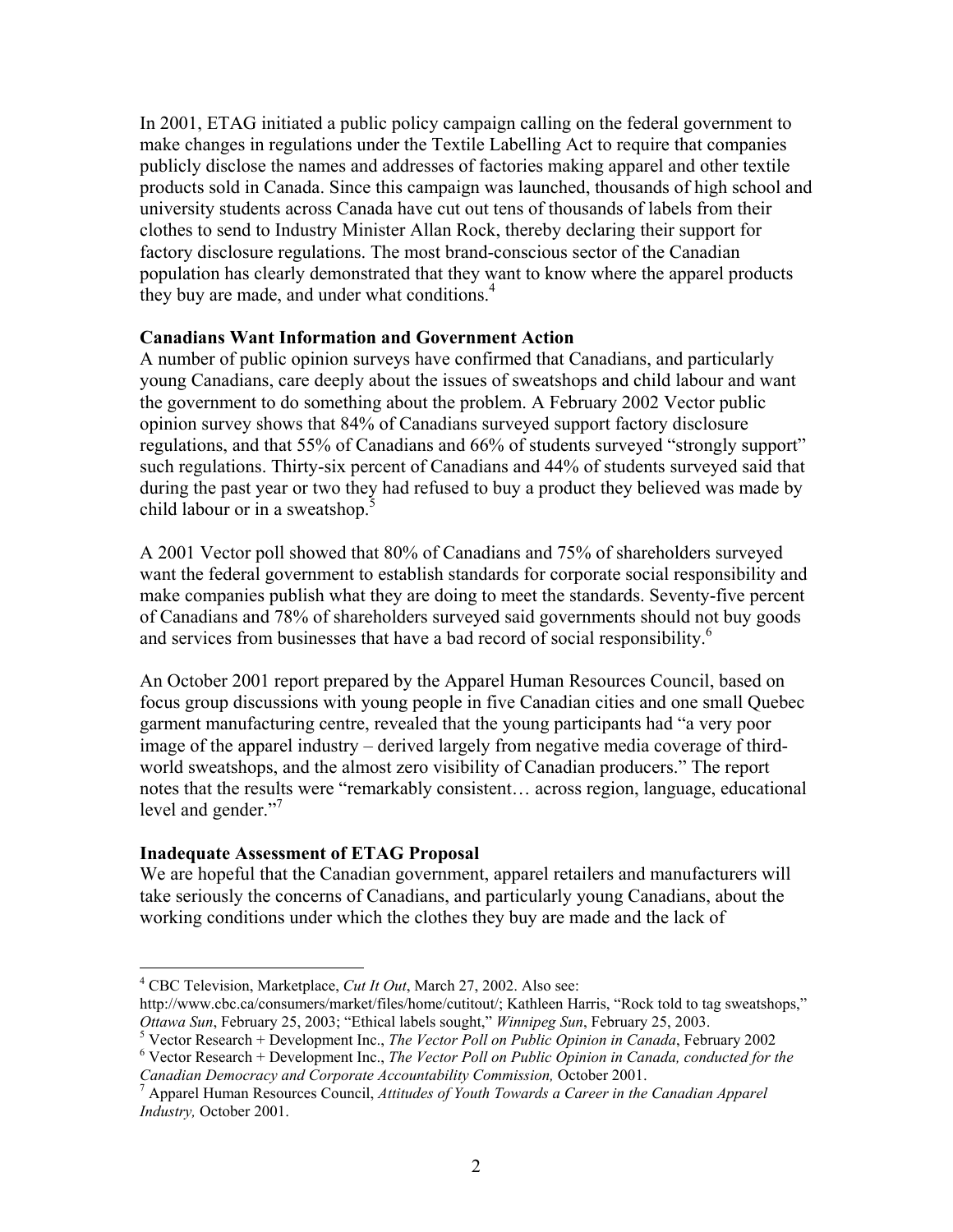information currently available to them on where and under what conditions those products are manufactured.

We appreciate the fact that Industry Canada has responded to these concerns by commissioning the Conference Board of Canada to carry out a review of ETAG's proposal and other policy options,<sup>8</sup> and the Public Policy Forum to facilitate multistakeholder round table discussion.<sup>9</sup> However, while ETAG has agreed to participate in the roundtable, we continue to be concerned that the Conference Board report fails to accurately represent the ETAG proposal or to articulate other effective policy options that could complement the factory disclosure regulations.

As we stated in our June 13, 2003 letter to the Competition Bureau of Industry Canada, we believe the Conference Board report misinterprets the proposal and its intent and fails to provide a balanced assessment of that proposal. But as we also stated in the same letter, ETAG is in agreement with the authors' general conclusion that "a combination of information, verification, and reporting initiatives on the issue of fair labour standards, combined with appropriate consequences when improper practices are uncovered, would likely be much more effective than any of the other initiatives currently suggested or implemented to address this issue."<sup>10</sup>

Rather than presenting a detailed critique of the Conference Board Report, we would reiterate our main objections to that report, as well as its assumptions and conclusions:

- First, it fails to examine how factory disclosure regulations could encourage and interact with other voluntary and/or regulatory compliance verification and CSR reporting initiatives.
- Second, it interprets ETAG's willingness to be flexible on how factory disclosure might be implemented as a lack of clarity on what we are proposing.
- Third, while not explicitly endorsing industry's argument that factory locations are proprietary information, the report gives a great deal of weight and attention to that argument, suggesting government consider protecting that information from "unauthorized use."
- Fourth, it reveals a disturbing bias against union representation, suggesting that use of supply chain information to organize workers would have only negative and disruptive consequences.
- Fifth, it criticizes the proposal because information provided to consumers would not offer "a balanced view of labour standards," despite the fact that factory disclosure is not intended to report on labour standards or labour standards compliance.

<sup>8</sup> Conference Board of Canada, *Study of A Proposal (and its alternatives) to Amend the Textile Labelling and Advertising Regulations: Applying the Conference Board's Optimal Policy Mix Framework*, prepared for the Competition Bureau, February 2003. http://cb-bc.gc.ca/epic/internet/incbbc.nsf/vwGeneratedInterE/ct02546e.html

<sup>&</sup>lt;sup>9</sup> See "National Consultation on Textile Labelling" on the Public Policy Forum website: http://www.ppforum.ca/textile\_labelling/index.html <sup>10</sup> Letter on file at MSN.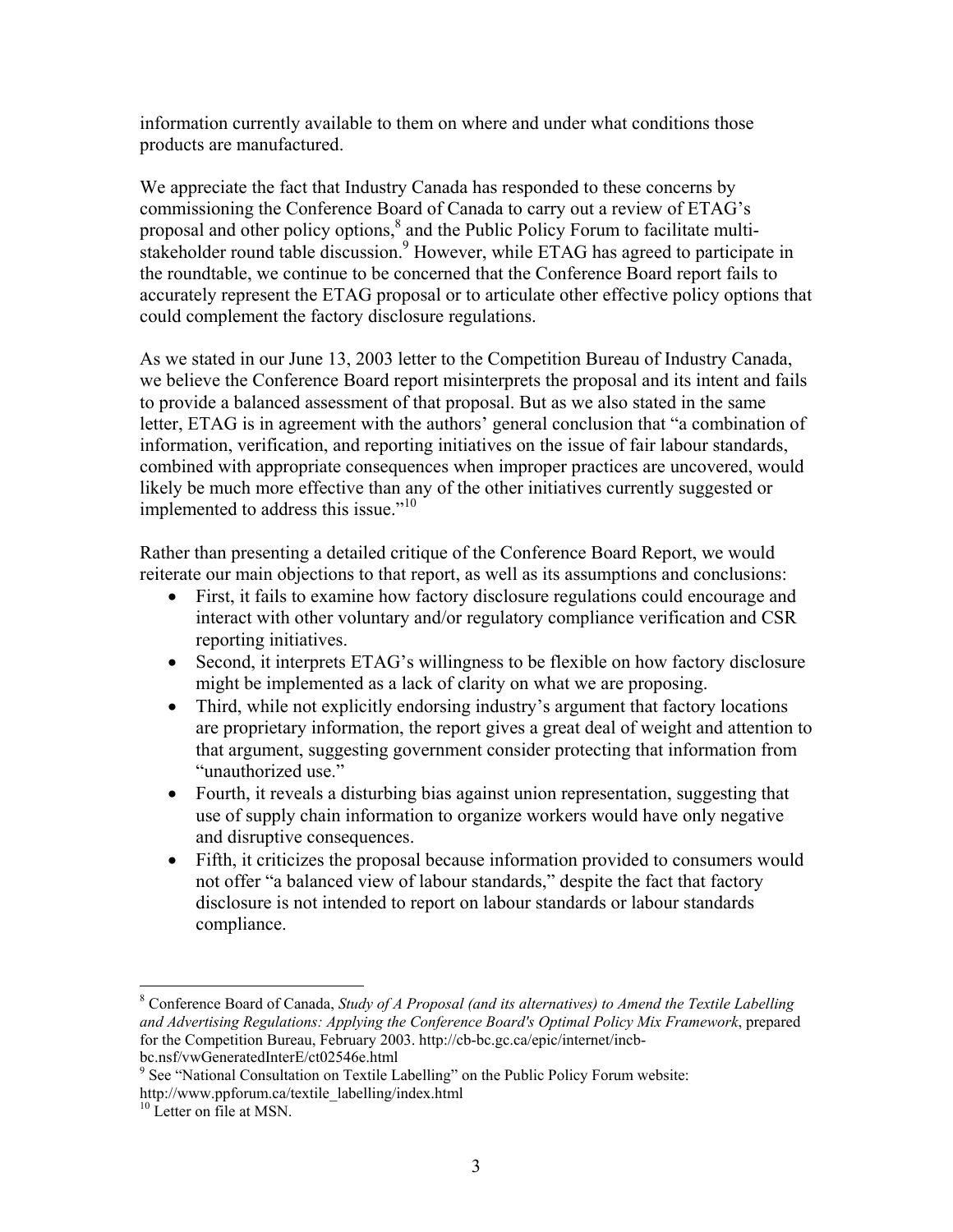• Sixth, it fails to comment on whether the proposal would encourage companies to better monitor their supply chains, establish longer-term business relationships with trusted suppliers, and provide more transparent public reports on labour standards compliance.

ETAG continues to believe that factory disclosure regulations would be an effective tool to encourage companies to improve monitoring of their supply chains and to provide more transparent reports on the findings of compliance verification and corrective action taken. Moreover, factory disclosure regulations in combination with voluntary or mandatory reporting on labour standards performance, similar to that currently provided by the Fair Labor Association, would provide consumers much of the information they need to make ethical choices.<sup>11</sup>

## **How Would Disclosure Regulations Works?**

Contrary to what is stated in the Conference Board report, ETAG is not asking for factory information to be included directly on labels. We are proposing that companies regularly report to Industry Canada the names and addresses of manufacturing facilities producing their apparel and other textile products that fall under the Textile Labelling Act. This requirement would apply to all apparel and textile products sold in Canada, whether they are private label or branded products of US, Canadian or European companies. In that sense, the policy does not discriminate against Canadian companies. These facilities would include the assembly steps in the production process, not the growing or manufacturing of materials to be assembled. Nor would they include the residences of homeworkers.

The CA registration number system could be used in one of two ways:

- In the most transparent option, an additional number could be included on the label identifying the specific factory(ies) where the specific product was manufactured. A consumer, researcher, worker or other interested party could access this information by typing in the CA number and the factory identification number on the Industry Canada website.
- A second option would be to require companies to provide factory location information to Industry Canada through the current CA number. In this case, typing in the CA number on the website would provide a list of apparel product types for a particular company and the current list of the factories where those products are being manufactured. For instance, Zellers "Truly" brand children's short-sleeve T-shirts are made in the following factories.

The only issue to be considered in the enforcement of the regulations is whether a company knowingly provides false information or knowingly fails to provide information on the locations where its private label or branded products are made. If Industry Canada received convincing evidence that a company has provided false information or failed to provide information, the company would be requested to correct that information. If it fails to do so, an appropriate fine would be levied.

 $11$  See tracking charts on the Fair Labor Association (FLA) website: http://www.fairlabor.org/all/transparency/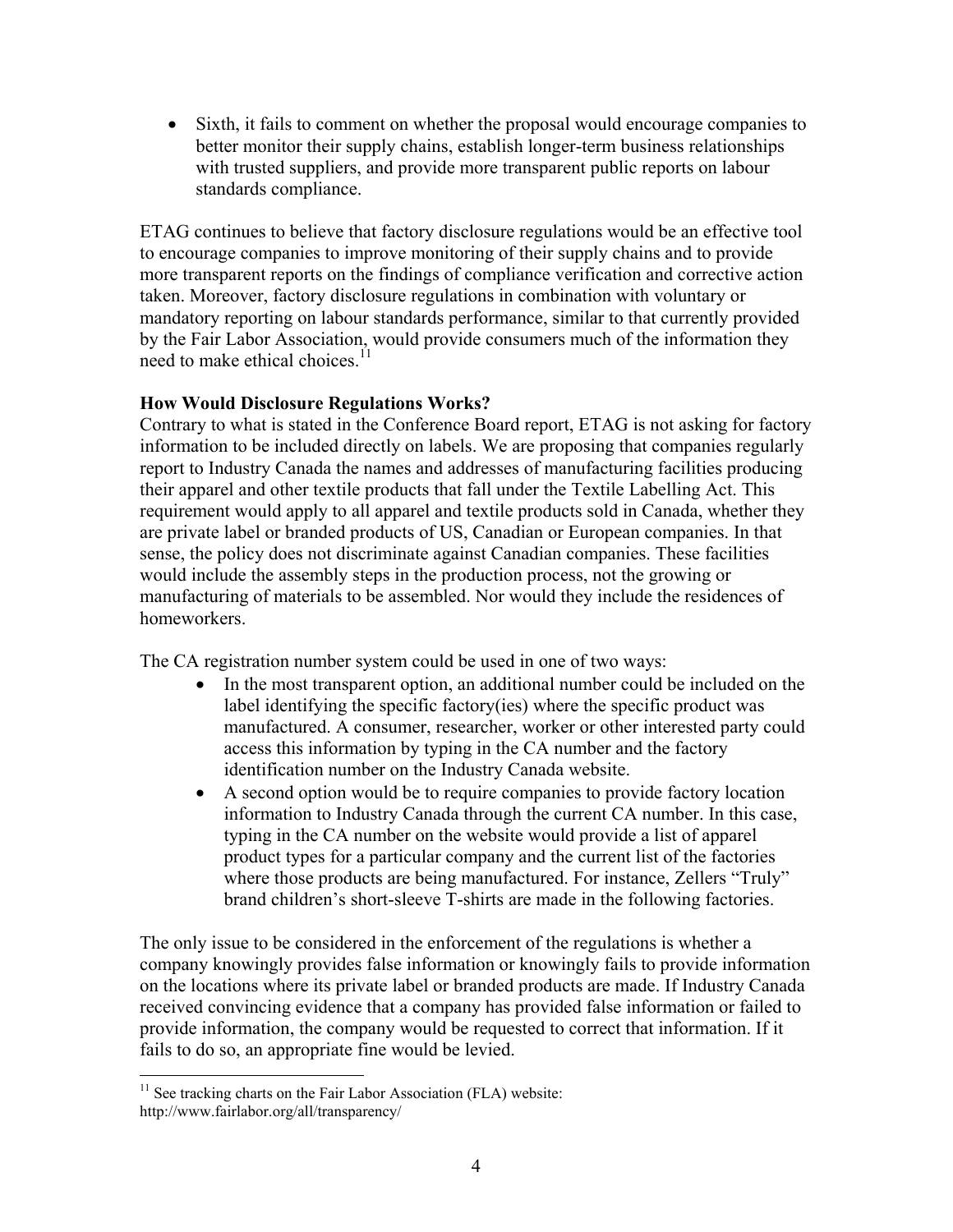The Conference Board report discusses a third option – releasing factory information "confidentially" and "only by the appropriate agencies in cases when poor labour practices are documented."12 In ETAG's view, this option would be of little use to consumers, researchers, workers or other interested parties, since it assumes that only industry should have access to information on factories with poor labour practices.

#### **Factory Information: Public or Proprietary?**

One of the central arguments industry representatives have made against factory disclosure regulations, and one that is given considerable attention in the Conference Board report, is that supply chain information is proprietary. In other words, Canadian companies work hard to find and develop relationships with good suppliers and those relationships are part of their competitive advantage. Disclosing supplier information would supposedly allow competitors to use the information to place orders with the same factories, to conduct industrial espionage in order to "steal designs," or to set up direct relationships with offshore facilities and bypass Canadian manufacturers subcontracting to those facilities  $^{13}$ .

The experience of ETAG member groups involved in campaigns about working conditions in supply factories of Canadian and US companies is that retailers and brand merchandisers often use some of the same manufacturing facilities as their competitors and that intermediaries are increasingly able and willing to share factory information with their clients.

When ETAG received reports of worker rights violations in three factories in Lesotho producing Zellers private label products for the Hudson's Bay Company, we soon learned that the same factories were also producing for Sears Roebuck, Kmart and Gap.<sup>14</sup> A factory in Bangkok, Thailand producing for La Senza was also found to be making similar products for some of its major competitors – Boutique Jacob, Victoria's Secret (The Limited), Kmart and Gap.<sup>15</sup> A factory in Tehuacan, Mexico producing jeans for Levi Strauss was also found to be producing similar products for The Limited, Wal-Mart, Federated Department Stores and Wet Seal (in which La Senza is a major investor).<sup>16</sup>

As industry analyst Michiel Scheffer of Noeton Knowledge Management in the Netherlands pointed out to participants attending a February 20, 2003 International

<sup>12</sup> Conference Board of Canada, 2003, op.cit., p. 53.

<sup>13</sup> Conference Board of Canada, 2003, op.cit., p. 15.

<sup>&</sup>lt;sup>14</sup> Trade Union Research Project, *The Workers' Story: Labour Rights Violations at Hudson's Bay Supply Factories in Lesotho*, prepared for the Ethical Trading Action Group, March 2002.

http://www.maquilasolidarity.org/campaigns/hbc/pdf/HBCReport.pdf ; Clean Clothes Campaign, *Made in Southern Africa*, December 2002. http://www.cb3rob.net/%7Emerijn89/ccc/Africa-report.pdf 15 See La Senza and Jacob Campaign on the MSN website:

http://www.maquilasolidarity.org/campaigns/jacob/<br><sup>16</sup> Worker Rights Consortium, *Interim Report: Worker Rights Consortium Inquiry into Allegations of Labor Rights Violations at Tarrant Ajalpan,* September 15, 2003.

http://www.workersrights.org/Interim%20Report%20of%20WRC%20Inquiry%20-

<sup>%20</sup>Tarrant%20Ajalpan%20(Mexico)%20%2009-15-03.pdf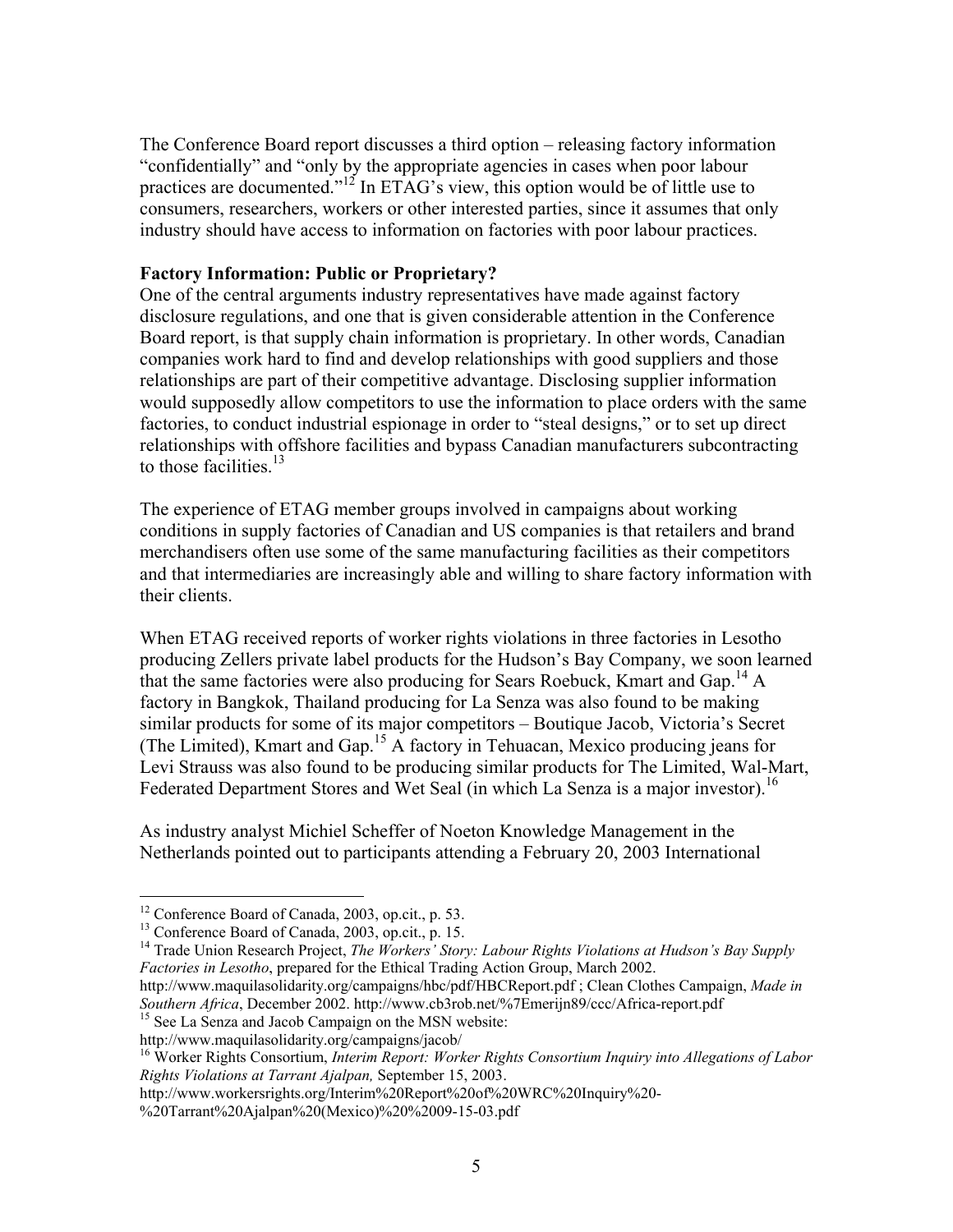Restructuring Education Network Europe (IRENE) conference in Germany on pricing and labour rights compliance, companies that don't know what factories their competitors are using are simply not competitive.<sup>17</sup>

A more plausible argument of some socially conscious retailers is that they invest considerable time, effort and money in assisting their long-term suppliers to bring their working conditions and labour practices up to the standards of their codes of conduct. Disclosing supplier information, they argue, would allow their competitors to place orders with the same factories and claim their products are made under humane conditions without making any investment in those facilities. While this "free-rider" argument may ring true for individual companies, ETAG would argue that anything that encourages companies to use factories with superior labour standards compliance records would be good for the industry as a whole. It's also worth noting that Social Accountability International (SAI) currently publishes on its website the names and locations of SA8000-certified factories, and this has not proved to be a problem for SAI member companies that have long-term business relationships with those factories.<sup>18</sup>

Another recent trend is that US retailers and brands are now more willing to discuss collaborating with competitors that are using the same factories to bring coordinated pressure on their common suppliers to address worker rights violations. In the Gina Form Bra case in Thailand, the Tarrant case in Tehuacan, Mexico, and the Nien Hsing case in Lesotho, US retailers and brands were willing to discuss possible cooperation with their US and Canadian competitors on how to bring appropriate pressure on the supplier to achieve code compliance. To date, Canadian companies have not shown the same willingness to collaborate with US competitors to resolve workplace problems in factories they share.

In ETAG's view, there is no firm definition of what is proprietary information, nor should government attempt to determine what is and is not proprietary, as is suggested in the Conference Board report. What is certain is that companies want to expand what is considered proprietary while civil society organizations want more information to be available to customers, shareholders, stakeholders and the public. The public opinion polls mentioned above indicate that Canadian consumers also want more transparent corporate reporting.

What is also clear is that companies are willing to share more information with their customers, shareholders, stakeholders and the public in situations and jurisdictions where either government regulations require and/or reward certain kinds of reporting and/or where pressures from unions, other civil society organizations and consumers compel companies to provide more transparent reporting.

<sup>&</sup>lt;sup>17</sup> Nina Ascoly, *Pricing in the Global Garment Industry*, Report of the International Seminar held on February 20, 2003. http://www.cleanclothes.org/ftp/03-05-pricingreport.pdf<br><sup>18</sup> See the list of SA8000 certified factories on the Social Accountability International (SAI) website:

http://www.sa-intl.org/Accreditation/CertifiedFacilities.htm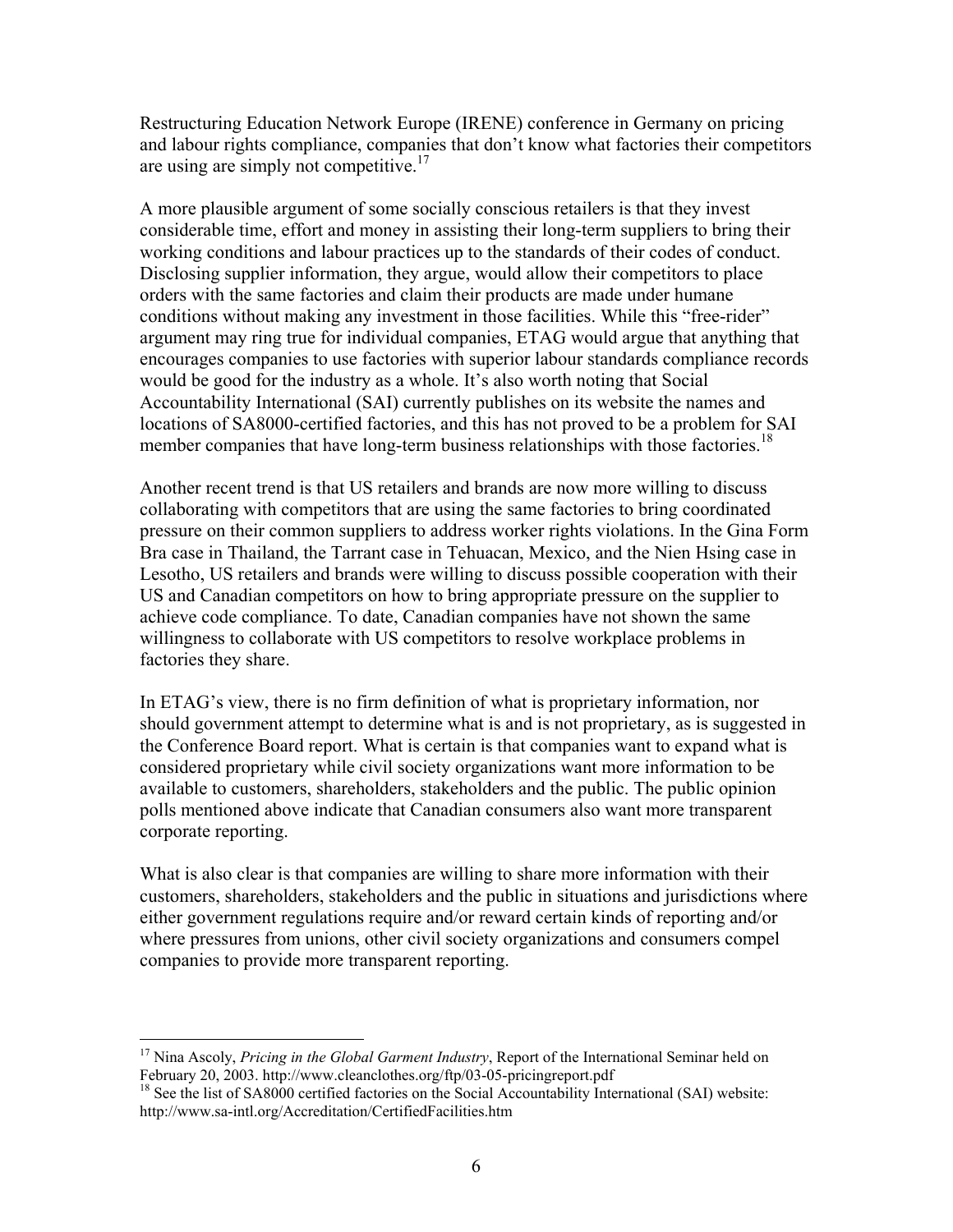For instance, Nike does not disclose supply chain information to Canadian consumers, nor has it declared its support for factory disclosure regulations in Canada. However, as a result of student campaigns in the US, a number of universities in that country now require Nike to publicly disclose factory locations producing their university-licensed products.<sup>19</sup> Nike is not only complying with this requirement, it is now listing on its own website the names and addresses of factories producing clothing for those US universities that request that the information be made public.<sup>20</sup>

In addition to Nike, other university suppliers in the US, including JanSport, Russell, GEAR for Sports, and Canada's Gildan Activewear are also cooperating with US university factory disclosure requirements. JanSport and GEAR for Sports also publish lists on their websites of factory locations making university-licensed apparel, $^{21}$  though Gildan does not. JanSport has gone further, listing on its website the names and addresses of all manufacturing facilities making all of its products. All of these companies now market themselves as more transparent companies, based on their willingness to cooperate with requirements in university No Sweat policies.

In Australia, Nike has gone further than it or its competitors have in the US. In response to a campaign launched by the Fair Wear Coalition, Nike signed a "Deed" on June 25 agreeing to provide the Textile, Clothing and Footwear Union of Australia (TCFUA) with information on its Australian supply factories, including the names and addresses of all suppliers, as well as the price to be paid for each item to be made and the total price to be paid for all items in an order. The Deed also gives the TCFUA access to supplier workplaces to investigate company books, allowing the TCFUA to monitor whether subcontract workers, including homeworkers, are receiving their legal entitlements. $^{22}$ 

It is also worth noting that the recent out-of-court settlement of the five-year-old Kasky v. Nike law suit in the United States, in which Kasky alleged that in the mid-1990s Nike had been disseminating false information about labour practices in its supply factories, provides for Nike to contribute US\$1.5 million to the Fair Labor Association (FLA) to improve their monitoring, public reporting and worker training programs.<sup>23</sup> According to FLA Executive Director Auret van Heerden, "in the mid-'90s Kathie Lee Gifford was saying she didn't know what the conditions were in supplier factories; she didn't own them. A company like Nike has moved beyond that and has agreed that even though it doesn't own the factories, it will be responsible for conditions in any supplier plant."<sup>24</sup>

<sup>&</sup>lt;sup>19</sup> See the Factory Disclosure Database on the Worker Rights Consortium (WRC) website: http://www.workersrights.org/about fdd.asp; See Factory Database on the FLA website:

http://www.fairlabor.org/all/database/disclosure\_db.asp<br><sup>20</sup> See factory disclosure information on Nike website:<br>http://www.nike.com/nikebiz/nikebiz.jhtml?page=25&cat=collegiate

<sup>&</sup>lt;sup>21</sup> See factory disclosure information on GEAR for Sports website: http://www.gearnosweat.com/<br>See factory disclosure information on JanSport website: http://www.jansport.com/about manufacturers.php

<sup>&</sup>lt;sup>22</sup> Maquila Solidarity Network, "Nike Signs Deed Down Under," *Maquila Network Update*, Vol. 8 No. 3,

September 2003. http://www.maquilasolidarity.org/resources/update/vol803.htm<br><sup>23</sup> Nike Inc., "Nike, Inc. and Kasky Announce Settlement of Kasky v. Nike First Amendment Case," press release, September 12, 2003.

http://www.nike.com/nikebiz/news/pressrelease.jhtml?year=2003&month=09&letter=f

<sup>24</sup> Lisa Girion, "Nike Settles Lawsuit Over Labor Claims," *Los Angeles Times*, September 13, 2003.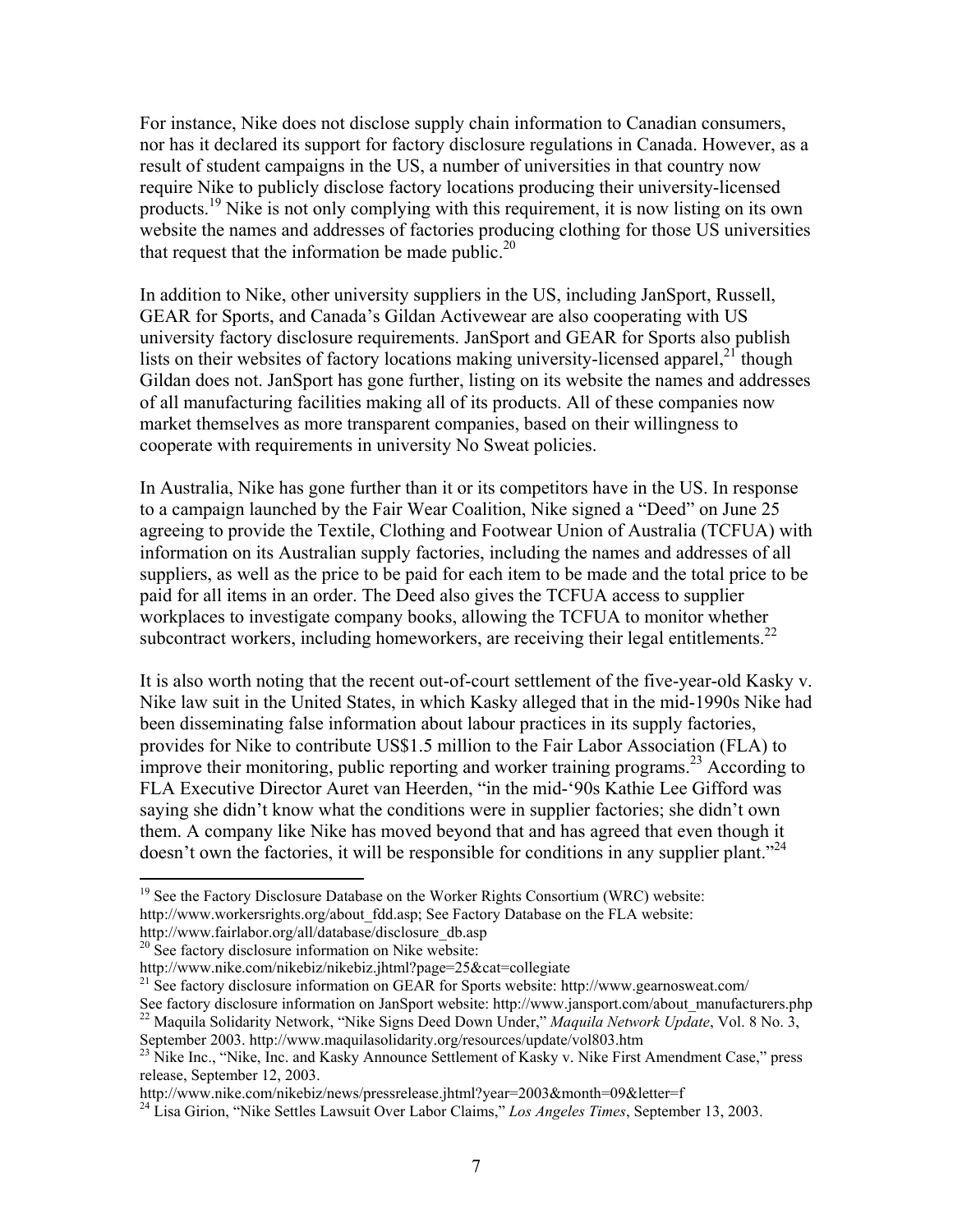While Canadian companies and industry associations continue to rely upon the proprietary information argument to avoid responding to customer and public demands for greater transparency, the trend worldwide is toward increased disclosure and greater transparency. Unfortunately, it appears that many Canadian companies are still in the denial stage.

As a result of student campaigns in the US, over 175 universities and over 1,100 collegiate suppliers are now members of the FLA and over 115 universities are members of the Worker Rights Consortium (WRC). Many universities are members of both initiatives. Although the FLA doesn't require its member companies to publicly disclose production locations, its member universities do. As a result, information on factory locations where university apparel products are made, including Gildan Activewear factories, are accessible on both the WRC and FLA websites. $25$ 

In addition, recent changes in the FLA's monitoring and reporting program now provide the public with summaries of all audit reports from FLA factory audits of supply factories of FLA Participating Companies.26 These companies include Nike, Reebok, adidas-Salomon, Phillips-Van Heusen, Liz Claiborne, Polo Ralph Lauren, Patagonia, GEAR for Sports, Eddie Bauer, Nordstrom, Joy Athletic, and Zephyr Graf-X. Full reports from WRC investigations of factories producing university apparel are available on the WRC website.

In addition, Gap, which is not an FLA member company, and Liz Claiborne, which is an FLA member, have both contracted local non-profit independent monitoring groups in Central America to monitor code compliance in a number of their supply factories.<sup>27</sup> As a condition of working with these companies, the Central American monitoring groups in Nicaragua, Honduras, El Salvador and Guatemala reserve the right to publish their full monitoring reports, all of which are accessible to the public in English and Spanish on their websites.

Despite these advances in the US, to ETAG's knowledge, no US or Canadian apparel retailers or brand merchandisers are currently publicly disclosing factory locations for products sold in Canada, with the possible exception of a few suppliers of Canadian universities with ethical licensing and/or purchasing policies. This includes some of the same companies that are doing so in the US. Nor is Nike disclosing to UNITE the same supply chain information it is disclosing to the TCFUA in Australia. Nor is the Retail Council of Canada (RCC), or any of its members, disclosing the results of factory audits, as part of the RCC's Responsible Trading Guidelines initiative.<sup>28</sup>

<sup>&</sup>lt;sup>25</sup> See WRC Factory Disclosure Database: http://www.workersrights.org/about\_fdd.asp;<br>See FLA Factory Database website: http://www.fairlabor.org/all/database/disclosure db.asp

<sup>&</sup>lt;sup>26</sup> See tracking charts on the FLA website: http://www.fairlabor.org/all/transparency/ $\frac{1}{27}$  Gap currently works with independent NGO monitoring groups in El Salvador, Honduras, Guatemala and Nicaragua. Both COVERCO in Guatemala and the Independent Monitoring Group of El Salvador (GMIES) have monitored factories for Liz Claiborne.

<sup>28</sup> Retail Council of Canada, *Responsible Trading Guidelines*, 2001.

http://www.retailcouncil.org/govrelations/national/archive/trd\_guidelines.asp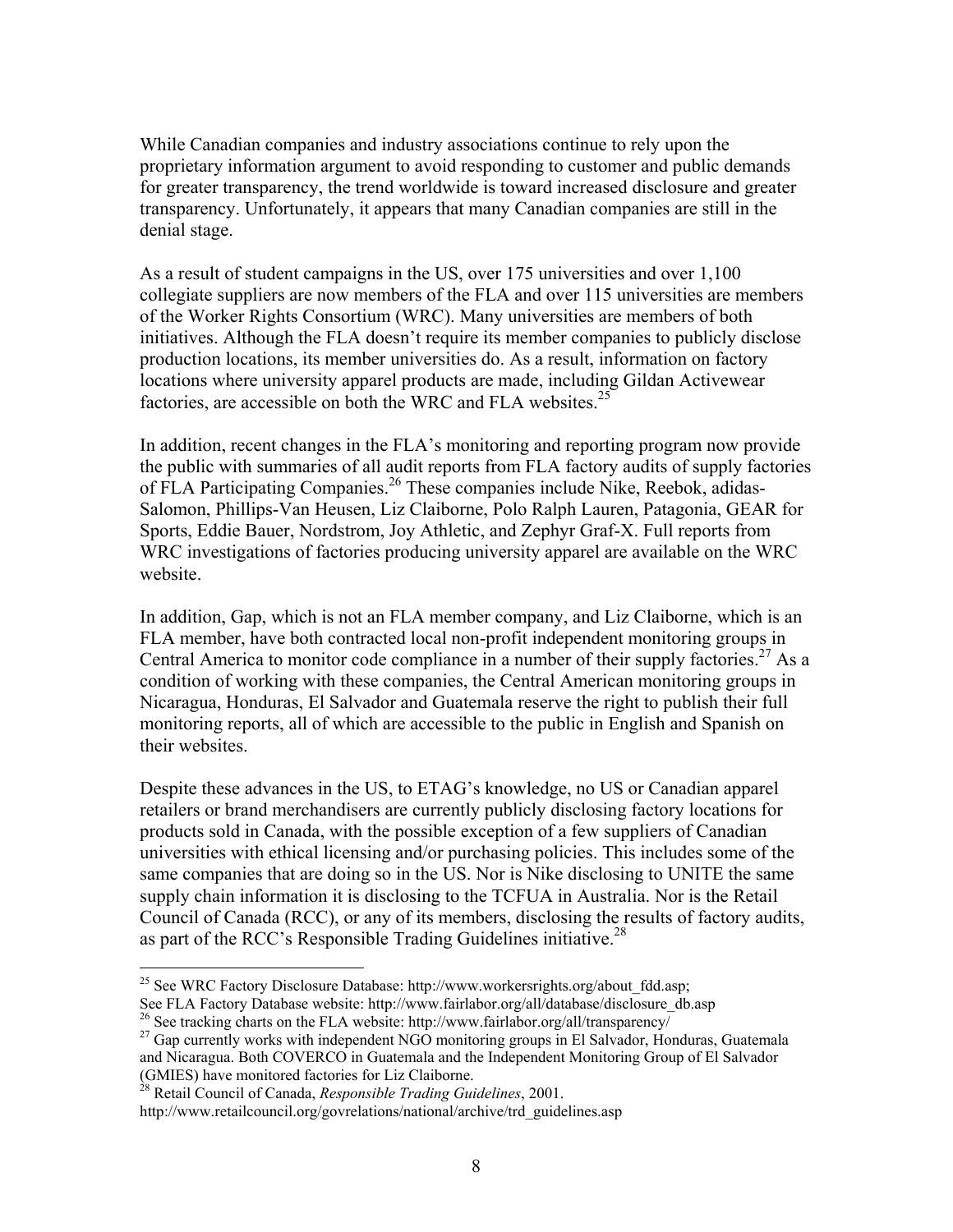Wal-Mart, a company that vigorously opposes factory disclosure regulations in Canada, fully co-operates with a law in China requiring that factory information be included on clothing tags of apparel products sold in that country's domestic market.<sup>29</sup> This allows Chinese consumers to contact the factory if they have questions or problems concerning the quality of the product.

It appears that the willingness of companies to disclose factory locations, as well as other information concerning their practices, has more to do with the economic and political pressures and/or government requirements they face in particular countries than with any universally accepted definition of proprietary information. In the Australian case, Nike's willingness to sign an agreement to disclose to the Australian garment workers' union socalled supply chain "propriety information" also has something to do with the fact that Australian labour law recognizes the rights of homeworkers to minimum wages and benefits determined through its "awards" system, and the fact that the union has the legal right to bring legal action against companies in violation of these awards. Australia is also a good example of a country where a voluntary code of conduct – the Fair Wear Charter for Outworkers – is interacting with labour legislation to promote more transparent reporting by manufacturers and retailers.<sup>30</sup>

#### **Supposed Lack of Information on Supply Chains**

A second industry argument that has been used to oppose factory disclosure regulations is that retailers, particularly smaller companies that use buying agents, cannot be expected to know where all their products are being made. But industry spokespeople can't have it both ways – either they currently have sufficient information about their supply chains to effectively monitoring labour standards compliance, or they don't know where their private label products are being made, and therefore cannot provide customers assurance that they are not made in sweatshops.

In fact, more successful companies are now doing whatever they can to increase their knowledge of their supply chains, for quality control purposes and to ensure delivery deadlines are met. Many are also developing more direct relationships with suppliers. The more competitive companies are not only aware of where their products are being made, but how many additional items of a particular design and style need to be made in any given factory at any given moment in response to the volume of sales of those items.<sup>31</sup>

Even companies using buying agents (or supply chain management organizations) can find out where their products are made, if they want to. According to a major supply chain management firm based in Hong Kong, their company is willing to provide clients with information upon request on all factories where the client's products are being made.

 $\overline{a}$ <sup>29</sup> Bob Jeffcott, "Made in China: A Factory Walkabout," *Our Times*, January 2001.<br><sup>30</sup> See the FairWear website: http://fairwear.org.au

 $30$  See the FairWear website: http://fairwear.org.au<br> $31$  For example, Canadian women's wear manufacturer Nygard is a pioneer in the field with its Automatic Reorder To Sales (ARTS2) continuous replenishing program. See a profile of ARTS2 in *Women's Wear Daily*, December 11, 2002, p 10. Also see Wal-Mart's introduction of radio-frequency identification (RFID) in its supply chain management system. "RFID, It's Here to Stay," *Apparel Magazine*, August 2003.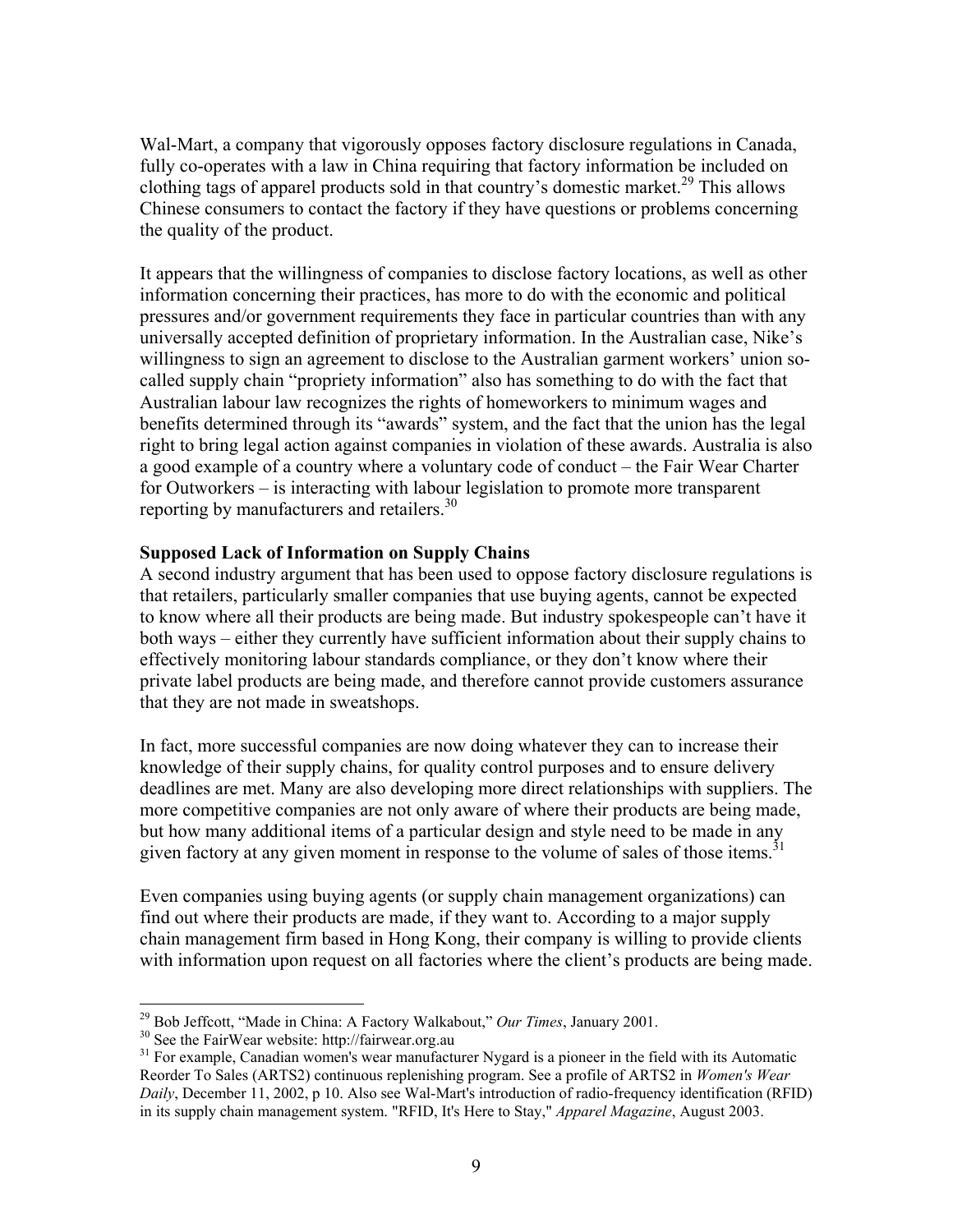In fact, this company assigns numbers to all the factories it uses. Clients can also choose to do labour standards compliance monitoring of the factories themselves, contract a third party to do so, or depend upon the supply chain management company to carry out audits of the factories.<sup>32</sup>

In ETAG's experience, Canadian retailers often react to reports of worker rights violations by first denying that they are currently using the factory in question or refusing to acknowledge whether they are using the factory, and second, cutting and running from the factory when their relationship with the factory is made public. In contrast, US and European companies with whom we have dealt are now far more willing to discuss whether and when they have placed orders with a factory, as well as what they are willing to do to verify whether violations are taking place in that factory and what corrective action, if any, they are willing to propose to the supplier.  $33$ 

This is not meant to suggest that Canadian retailers are more dishonest, secretive or irresponsible than their US or European competitors, merely that they have had less experience dealing with reports of worker rights violations in their supply chains, possibly because their brands are less well known around the world, and are therefore unprepared for how they could or should respond. In ETAG's experience, companies that have more experience responding to reports of worker rights abuses in their supply chains are generally less wedded to the notion that where their products are made, as well as the results of their audits, is proprietary information. Wal-Mart may be one major exception to that general rule.

In ETAG's view, factory disclosure regulations would be good for the Canadian apparel industry, as well as for garment workers that make its products, because it would encourage Canadian companies to become more knowledgeable about their supply chains, establish longer-term business relationships with trusted suppliers, and better monitor labour practices in their supply factories. Companies would also be less likely to cut and run from factories when worker rights violations are reported in one factory, since there would be no advantage to moving production to other factories with similar or worse problems.

Mandatory disclosure is also preferable to voluntary disclosure because it would create a level playing field in which no companies selling products in Canada have a competitive advantage. Significantly, companies contacted by ETAG on their views concerning voluntary or mandatory factory disclosure – Roots Canada, Mountain Equipment Co-op and American Apparel – have been more willing to support mandatory disclosure for all companies than to voluntarily disclose the locations of their own supply factories,

<sup>&</sup>lt;sup>32</sup> Interview with the former General Manager, Factory Evaluation of a major Hong Kong-based supply chain management company, November 2002, on file.

<sup>&</sup>lt;sup>33</sup> For responses of different Canadian companies (Hudson's Bay Company, La Senza, Jacob, Gildan Activewear) to reports of worker rights violations in their supply chains, see articles on the MSN website: http://www.maquilasolidarity.org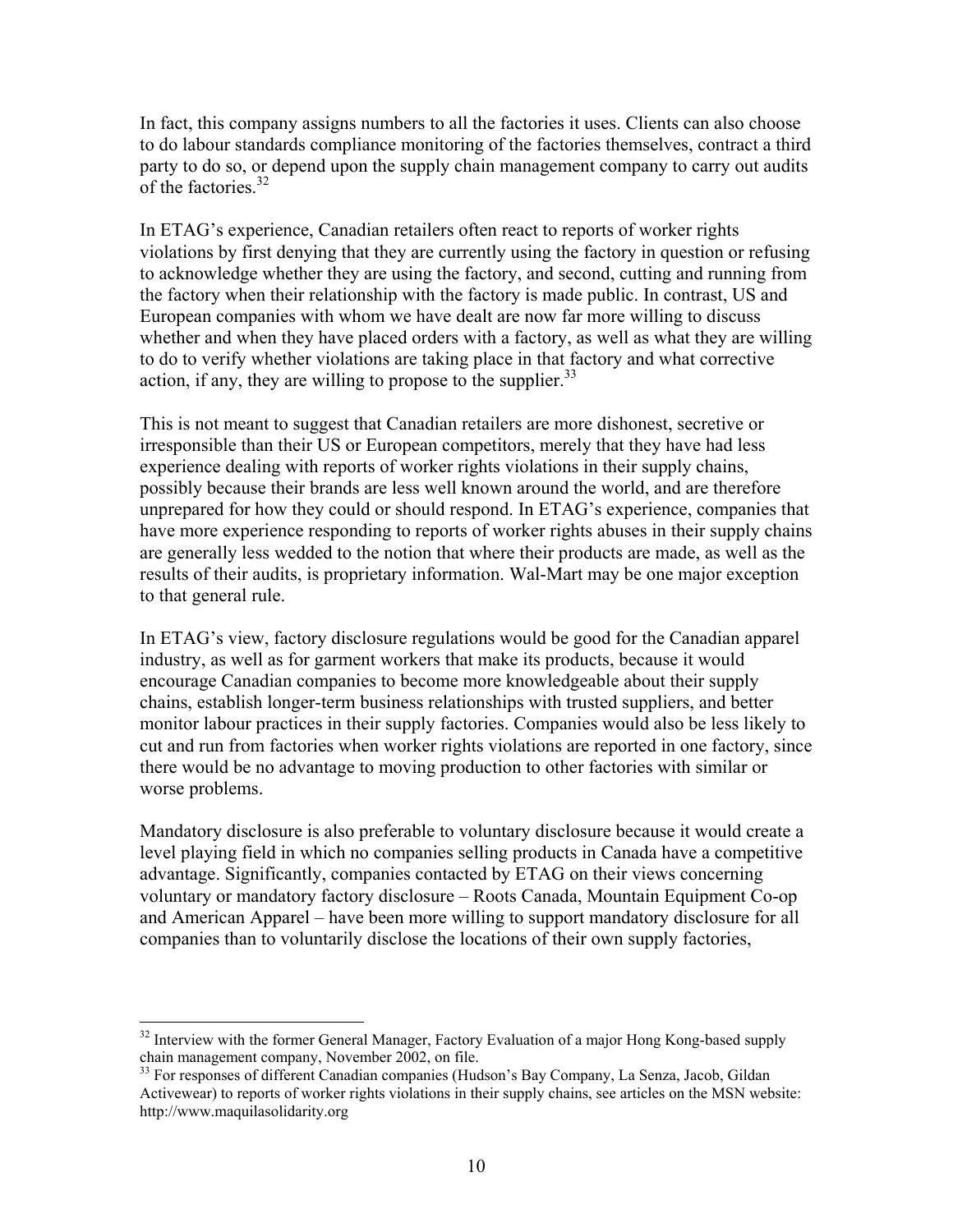claiming that voluntarily disclosing where their products are made when their competitors are not doing the same, would put them at a competitive disadvantage.<sup>34</sup>

### **Policy Options that Would Complement Factory Disclosure Regulations**

ETAG would agree with the authors of the Conference Board report that no one policy, voluntary or regulatory, will adequately address the problem of worker rights violations in the global garment industry or the lack of information available to consumers to make ethical choices. A combination of governmental regulations and incentives and voluntary initiatives will be needed to adequately address what is now widely recognized as a systemic problem.

There are a number of policy options that would complement and reinforce ETAG's proposal for factory disclosure regulations. Below we look at some of those options and how they could interact with ETAG's proposal to provide consumers, shareholders, stakeholders, workers and governments with sufficient information and policy tools to seriously address the global problem of sweatshop abuses in the apparel industry.

## **Voluntary Codes of Conduct**

In ETAG's view, voluntary codes of conduct should supplement and not substitute for government regulation. At the same time, while voluntary codes should not be viewed as the whole solution to the systemic problem of sweatshop abuses, they can be useful tools to help ensure respect for workers' rights and provide consumers information that will help them make ethical choices. To be useful tools for workers and consumers, voluntary codes must include the following elements:

- Code provisions based on internationally recognized minimum labour standards;
- Adequate mechanisms for internal monitoring and external verification;
- Transparency, not only concerning the processes for monitoring and verification, but also the findings and corrective action taken;
- Awareness of workers and management personnel of the code provisions and how they are enforced; and
- Participation of civil society and workers in the ongoing monitoring of code compliance and secure and effective mechanisms for workers and interested third parties to register complaints if provisions of the code or local law are violated.

According to Nigel Twose of the World Bank's Foreign Investment Advisory Service, a soon-to-be-released study by the Bank of approximately 100 codes of conduct found that there is an emerging convergence in code provisions around ILO core labour rights conventions.<sup>35</sup> Unfortunately, that is not yet the case in Canada. To date, few Canadian companies have codes of conduct that meet the internationally accepted minimum labour standards contained in ILO Conventions. Of the Canadian company codes in the retail and apparel manufacturing sectors with which ETAG is familiar, only those of Mountain

 $34$  From discussions with senior executives of each of the three companies, 2002; Letter from Marshall Myles, CEO, Roots Canada to Industry Minister Allan Rock, August 2002, on file; Letter from Mountain Equipment Co-op to Industry Minister Allan Rock, June 14, 2002, on file.

<sup>&</sup>lt;sup>35</sup> E-mail correspondence on file, September 15, 2003.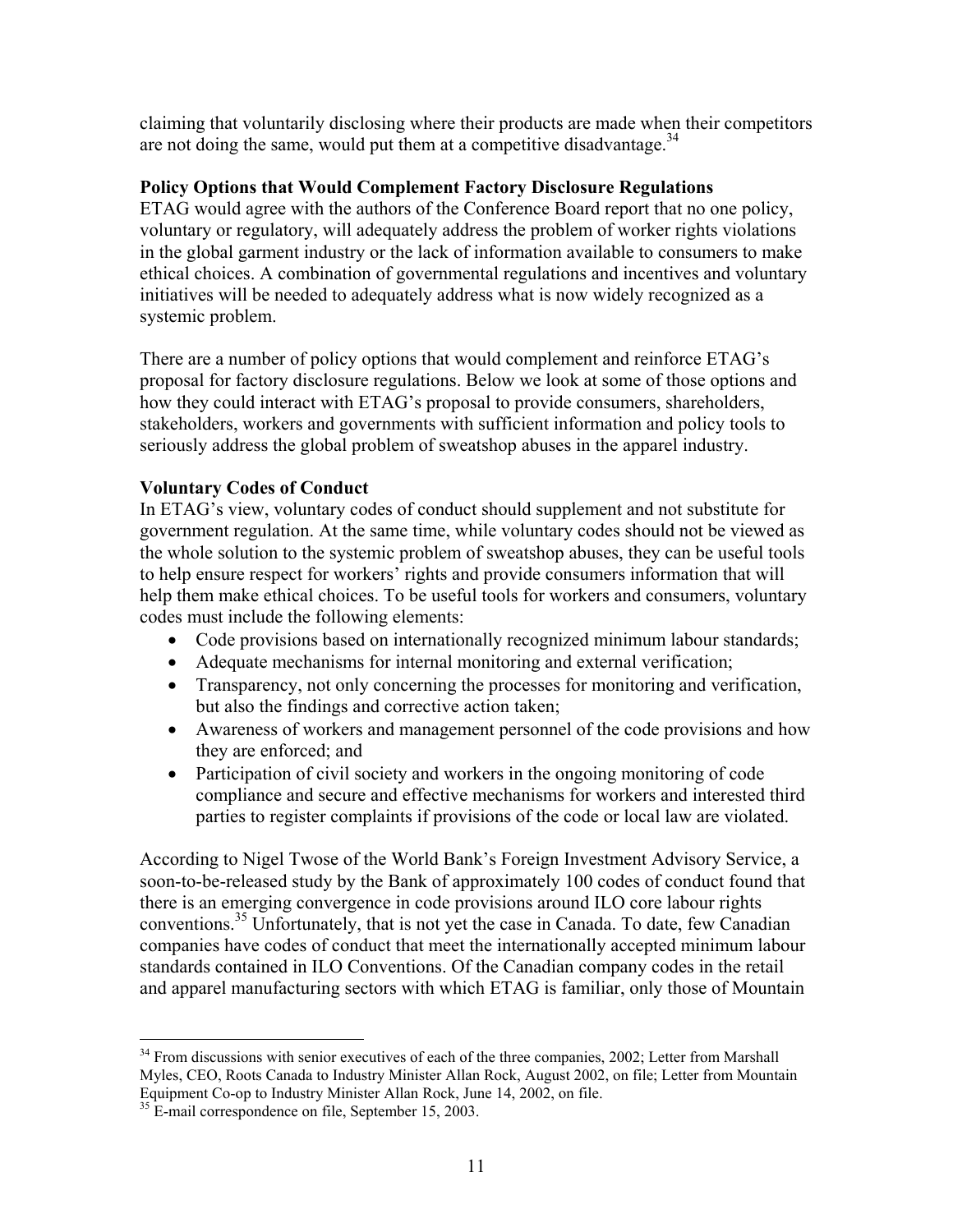Equipment Co-op,<sup>36</sup> the Hudson's Bay Company,<sup>37</sup> and La Senza<sup>38</sup> contain provisions close to language of ILO Conventions. In La Senza's case, its new code of conduct was suddenly posted on the company's website at a moment when the company was facing criticism for worker rights abuses at a supply factory in Thailand. It is therefore not yet clear to what degree the company is committed to putting its hastily prepared code into practice.

According to Twose, a second study by the Bank found that while voluntary codes have made a substantial contribution to improved conditions, the current system is not sufficient to bring sustainable improvements.<sup>39</sup> The study, which will be released in early October, together with the study on code provisions mentioned above, concludes that future success of voluntary codes depends on a more coherent framework with greater collaboration at the country level and greater involvement of local governments and civil society organizations, including trade unions.

The proliferation of voluntary codes of conduct with varying standards and monitoring and verification requirements and procedures has caused a great deal of confusion for local suppliers, workers and governments, as well as for northern consumers. Suppliers subjected to multiple factory visits by various buyers, buying agents and third-party auditors increasingly complain of audit fatigue. For this and other reasons, including cost factors involved in monitoring code compliance and the risk involved in taking the lead among competitors on corporate social responsibility issues, companies have decided to co-operate, often through industry associations, in the development of sector-wide codes of conduct and monitoring systems. Two examples of this form of industry selfregulation are the Worldwide Responsible Apparel Production Certification Program (WRAP)<sup>40</sup> and the Retail Council of Canada's Responsible Trading Guidelines.<sup>4</sup>

While there are obvious advantages to companies working together on a sectoral basis on the implementation of a common set of standards, there are also negative aspects to these industry association-led code initiatives, including their tendency to adopt lowest common denominator standards that are acceptable to all their members and "closed

http://www.maquilasolidarity.org/resources/codes/memo12.htm

 $\overline{a}$ 36 Mountain Equipment Co-op, *MEC Supplier Code of Conduct*:

http://www.mec.ca/Main/content\_text.jsp?FOLDER%3C%3Efolder\_id=619145&bmUID=1064866324017 37 Hudson's Bay Company, *HBC Code of Vendor Conduct*:

http://www.hbc.com/hbc/socialresponsibility/intro.asp

<sup>38</sup> La Senza Corp., *La Senza Ethical Trade Code of Conduct*:

http://www.lasenzacorporation.com/en/pdfs/Ethical%20Trade%20Code%20of%20Conduct.pdf <sup>39</sup> E-mail correspondence on file, September 15, 2003.

<sup>&</sup>lt;sup>40</sup> See the Worldwide Responsible Apparel Production (WRAP) Certification Program website:

http://www.wrapapparel.org For a critique of the WRAP system, see MSN's "Are Apparel Manufacturers Getting a Bad WRAP?" from *Codes Memo*, Number 12, November 2002.

<sup>&</sup>lt;sup>41</sup> Retail Council of Canada, 2001, op. cit. For a critique of RCC Guidelines, see MSN's "What's Wrong with the Retail Council's Guidelines?" http://www.maquilasolidarity.org/resources/codes/rccguidelines.htm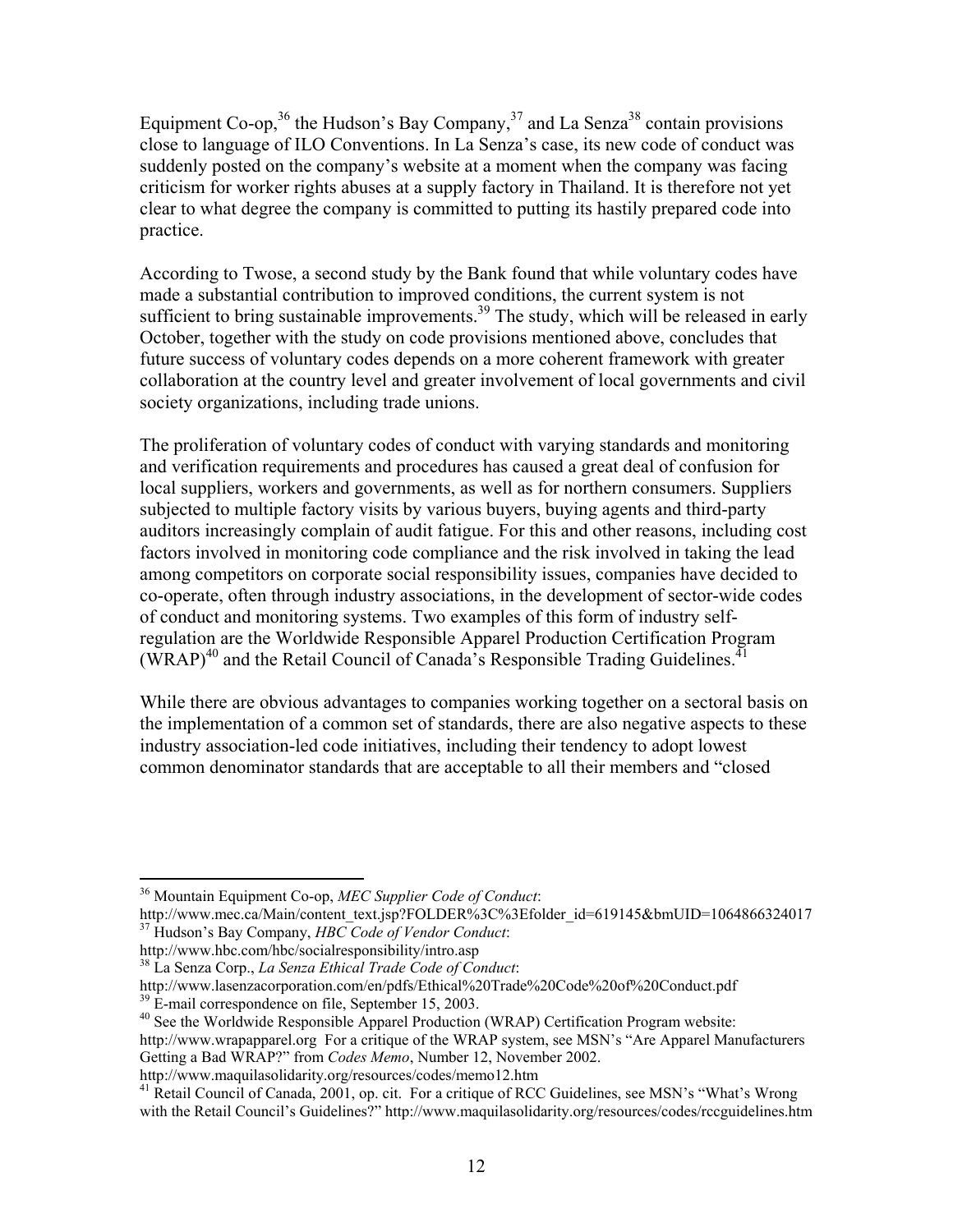door" monitoring systems that provide little information to stakeholders or customers outside the industry.42

Some companies – usually those with an historical commitment to corporate social responsibility and/or merchandisers of brands that are particularly vulnerable to public criticism – have felt the need to work together in multi-stakeholder initiatives with likeminded firms, as well as with civil society organizations that bring credibility and expertise to the development of code monitoring and verification systems. Those initiatives that are most relevant to the apparel sector include Social Accountability International  $(SAI)$ ,<sup>43</sup> the Fair Labor Association  $(FLA)$ ,<sup>44</sup> the Ethical Trading Initiative  $(ETI)$ ,<sup>45</sup> the Fair Wear Foundation  $(FWF)$ ,<sup>46</sup> and the various multi-stakeholder pilot projects initiated by Clean Clothes Campaign groups in various European countries.<sup>47</sup>

One of the biggest challenges facing companies, industry associations and multistakeholder initiatives attempting to implement codes of conduct is the need for credible, effective and affordable systems and methods of monitoring and verifying compliance with code provisions. A closely related issue is what organizations, private firms and/or individuals are best qualified, trusted by both workers and employers, and sufficiently independent and objective to carry out external verification of code compliance. The Conference Board report suggests that there is a deep division between companies and NGOs on this issue, with companies favouring private sector auditing firms and NGOs believing fellow NGOs are best qualified. In fact, the issue is more complex.

While private sector auditing firms continue to dominate the rapidly growing field of social compliance verification, there is increasing concern about the limitations of commercial auditing firms as verifiers of code compliance, particularly their ability to assess compliance with rights-based issues, and the quality of labour standards audits currently being carried out.<sup>48</sup> At the same time, there is also a general recognition that most local non-governmental organizations do not currently have the capacity, or in many cases the desire, to carry out certain more technical aspects of the monitoring and compliance verification processes, such as book audits or health and safety inspections.

In response to the monitoring dilemma, the major multi-stakeholder code initiatives, as well as some leading companies implementing codes outside of those initiatives, are examining ways to improve the quality of audits, develop more rigorous procedures and

<sup>&</sup>lt;sup>42</sup> Michael Posner and Justine Nolan, Lawyers Committee for Human Rights, "Can Codes of Conduct Play a Role in Promoting Workers' Rights," International Labor Standards Conference, Stanford Law School, June 2002.

<sup>43</sup> See SAI website: http://www.sa-intl.org

<sup>44</sup> See FLA website: http://www.fairlabor.org

<sup>&</sup>lt;sup>45</sup> See Ethical Trading Initiative website: http://www.ethicaltrade.org<br><sup>46</sup> See Fair Wear Foundation website: http://www.fairwear.nl<br><sup>47</sup> See the Clean Clothes Campaign website: http://www.cleanclothes.org

 $^{48}$  Dara O'Rouke provides an excellent case study and analysis of the limitations of commercial auditing. See "Monitoring the monitors: a critique of corporate third-party labour monitoring," pp. 196 – 208, in *Corporate Responsibility & Labour Rights, Codes of Conduct in the Global Economy*, Rhys Jenkins, Ruth Person & Gill Seyfang (eds.), Earthscan, 2002.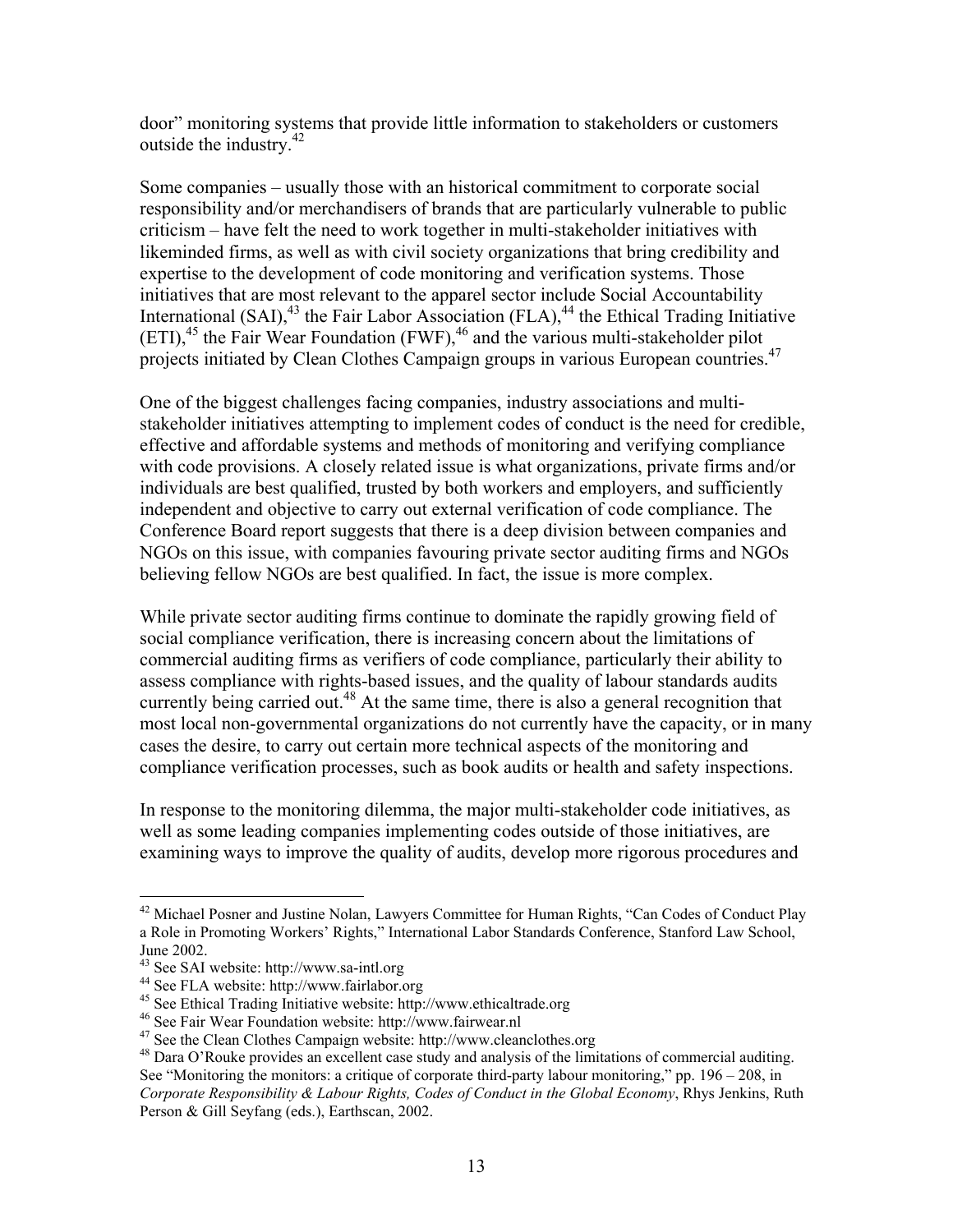protocols for those audits, involve local workers and civil society actors in the monitoring and verification processes, and increase the transparency of those processes.<sup>49</sup>

For SAI, which relies heavily on commercial auditors to verify compliance with the SA8000 Standard, the emphasis has been on improving training of auditors, assessing certifications in particular countries, and strengthening its complaints system in which workers and interested third parties can register complaints when there is evidence that workers' rights are violated in SA8000-certified facilities. For the FLA, the response has been to bring control of auditor selection in house, to reassess the question of certifying brands, and to publish summaries of audit reports. For the ETI, the FWF and the Clean Clothes Campaign-initiated pilot projects, the focus is learning by doing and the development of local tripartite (labour, NGO, supplier) organizations and partner networks to ensure southern involvement in code implementation.<sup>50</sup>

For all these competing initiatives, there is an increased commitment to labour rights training for workers and local management personnel, so that workers can play an ongoing role in the monitoring process. NGO participants in these initiatives have also put increasing resources into capacity building projects to facilitate local civil society participation in codes monitoring and verification. With the exception of SAI, there is also increased questioning among the initiatives as to whether factory and/or brand certifications are the appropriate means of measuring progress towards code compliance. As we have seen above, in all these initiatives increased transparency in reporting has become a major theme.

It is also worth noting that the major multi-stakeholder initiatives – SAI, FLA, ETI, FWF, as well as the Clean Clothes Campaign and Worker Rights Consortium – have developed a joint project to assess best practices in monitoring, verification, reporting, and response to complaints. Significantly, WRAP and other industry initiatives have not been invited to participate in the project. $51$ 

Unlike the multi-stakeholder initiatives, WRAP has not released any information that would indicate that quality of audits is seen as an issue. Nor has WRAP made changes to its monitoring and factory certification program to provide consumers, workers or interested third parties information on its factory certification process, such as a list of the factories that have been certified, the procedures carried out as part of factory audits, or the results of audits. Nor has WRAP created a process for interested third parties to register complaints if there are reports of worker rights violations in WRAP-certified factories.

<sup>49</sup> MSN, "Multi-stakeholder Initiatives Seek Common Ground," in *Codes Memo,* Number 14, June 2003. http://www.maquilasolidarity.org/resources/codes/memo14.htm

<sup>50</sup> MSN, "Year End Review: Emerging Trends in Codes, Monitoring and Verification," in *Codes Memo*,

Number 13, January 2003. http://www.maquilasolidarity.org/resources/codes/memo13.htm <sup>51</sup> "Multi-stakeholder Organizations Decide on Trial Collaboration," ETI Communique, March 2003. http://www.ethicaltrade.org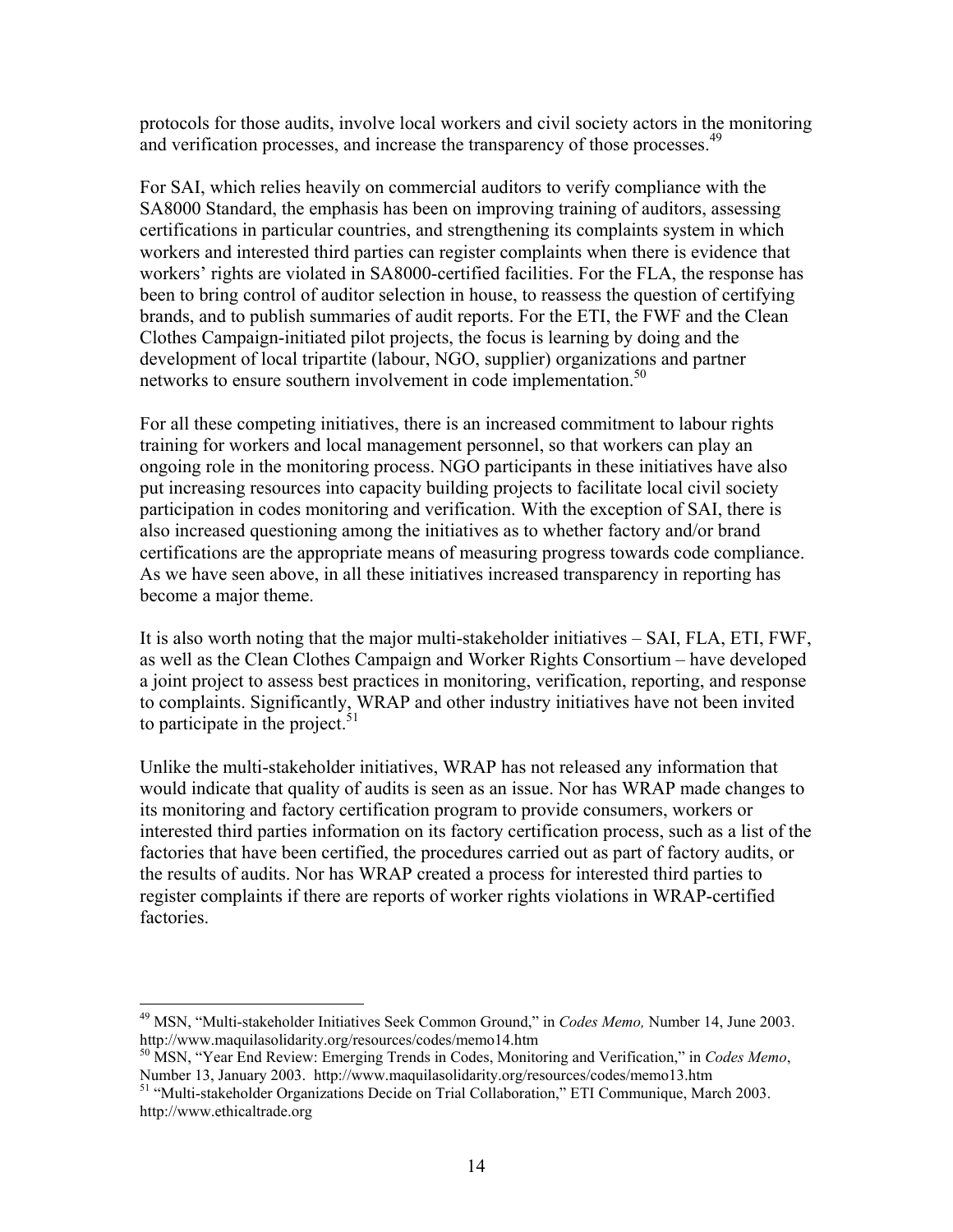In February 2003, ETAG wrote to WRAP Executive Director Lawrence Doherty, raising concerns about reported violations of freedom of association at two WRAP-certified factories – a Gildan-owned factory in Honduras and the Gina Form Bra factory in Thailand. Without naming the Gildan factory, ETAG requested information on whether WRAP had a process for receiving and investigating complaints, and, if so, whether complainants have access to the results of a WRAP investigation. To date, ETAG has not received a response to those questions.<sup>52</sup> Instead, the Maquila Solidarity Network received a letter from WRAP, dated July 28, 2003, criticizing MSN for its "attacks on Gildan Activewear's WRAP certified factories."<sup>53</sup>

In March 2003, the European Clean Clothes Campaign (CCC) sent an open letter to WRAP, raising concerns about "serious violations of internationally-recognized labour rights" at the Gina Form Bra factory and other WRAP-certified facilities. The letter criticizes WRAP for "shortcomings in the standards outlined" in the WRAP Principles and a "lack of transparency regarding WRAP's monitoring methods." It questions the "quality of the 'independent monitoring' service which WRAP provides." The open letter was co-signed by the CCC, the International Labor Rights Fund, Campaign for Labor Rights, Global Exchange, and UNITE.<sup>54</sup>

In Canada, there has been far less progress toward the creation of a multi-stakeholder code implementation system than there has in Europe or the US. After the breakdown in the CPET process, the Retail Council launched its Responsible Trading Guidelines, which are based on the WRAP Principles. To ETAG's knowledge, the RCC has not yet articulated how compliance with its Guidelines would be monitored and verified, though we suspect that system will also be modeled on WRAP's "closed door" factory certification system.

At the same time, a few individual Canadian companies have taken steps to bring the provisions of their codes of conduct more in line with ILO Conventions, to improve their code monitoring and third-party verification programs, and to provide some information to consumers on their monitoring and verification processes. As stated earlier, the Hudson's Bay Company (HBC), Mountain Equipment Co-op (MEC) and La Senza now have codes that are fairly consistent with ILO core conventions. In addition, MEC has carried out an assessment of its monitoring and verification program, with the assistance of the US not-for-profit monitoring organization, Verité.<sup>55</sup> HBC has had third-party audits by commercial audit firms of 12-20 percent of its supply factories worldwide. HBC has also joined the UN Global Compact. Both HBC and MEC have released public reports on their code implementation. However, HBC's report only provides global statistics on the number of suppliers audited and the number deemed to be in compliance with its code.<sup>56</sup> MEC's report goes further, providing information on the countries of origin of MEC

<sup>52</sup> Letter on file.

<sup>53</sup> Letter on file.

<sup>54</sup> Letter on file.

<sup>55</sup> Mountain Equipment Co-op, *MEC Supplier Team Evaluation Program (STEP) Report*, April 2003. http://www.mec.ca/media/Images/pdf/2003\_step\_brochure.pdf

<sup>56</sup> Hudson's Bay Company, *Corporate Social Responsibility Report*, April 2003.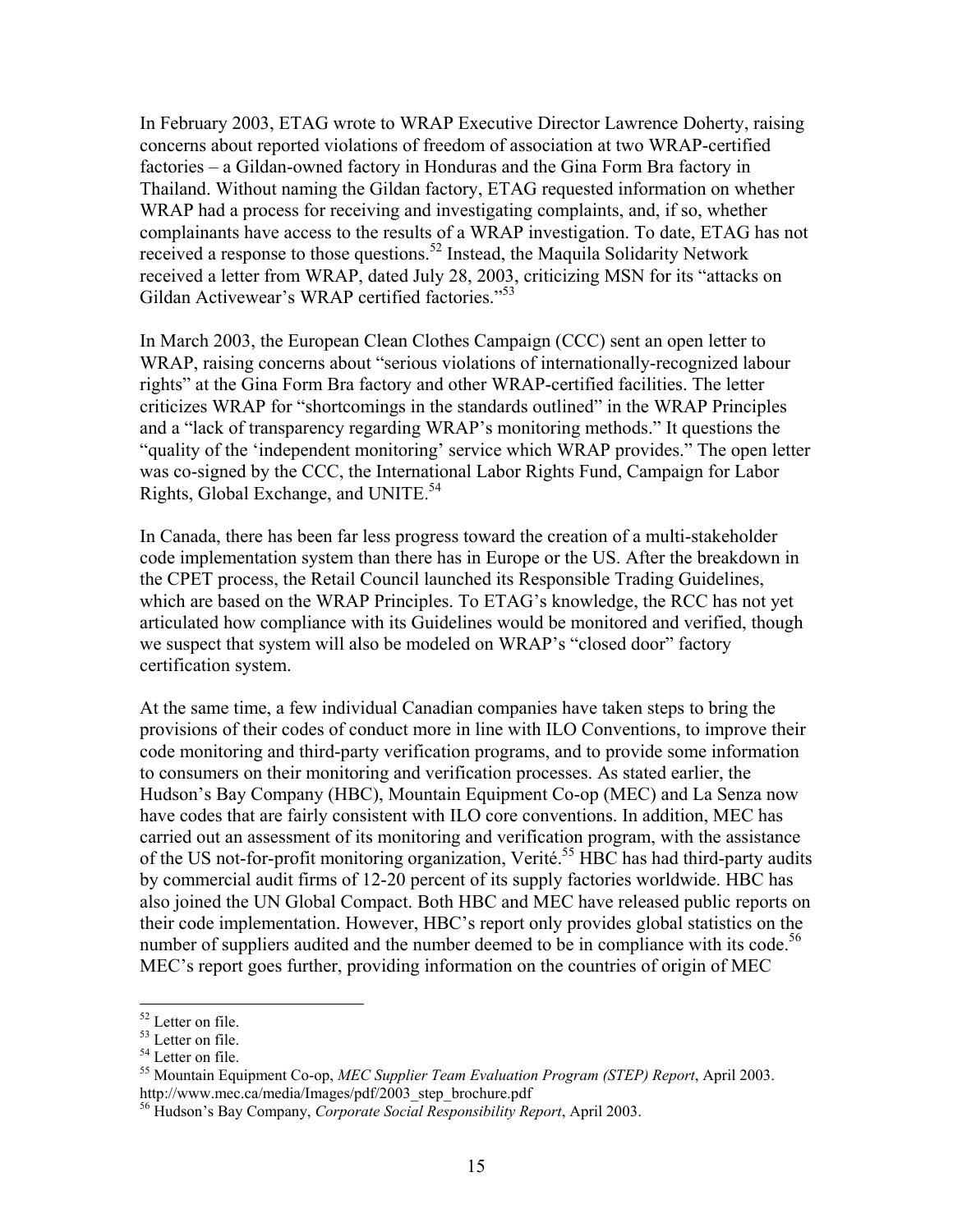products, a description of its monitoring and verification processes, and key problems found in supply factories by country.

Another Canadian company that has indicated its willingness to improve its code implementation program is the Montreal-based T-shirt manufacturer Gildan Activewear. In response to pressure from stakeholders and key shareholders, Gildan has stated its intention to join the Fair Labor Association, which would commit the company to the FLA code and public reporting on the results of FLA audits. Gildan facilities in Honduras and one of its facilities in Mexico are currently WRAP-certified.<sup>57</sup> At the same time, Gildan has threatened legal action against the Maquila Solidarity Network if it continues to circulate a report jointly authored by MSN and the Honduran Independent Monitoring Team (EMIH) that documents worker allegations of worker rights violations and other workplace problems at Gildan factories in Honduras and Mexico and a Gildan contract facility in El Salvador.<sup>58</sup> Gildan's resistance to acknowledging that there might be problems in its offshore factories raises serious questions about its willingness to cooperate with a transparent monitoring and reporting system.

The only other Canadian involvement in multi-stakeholder code initiatives, of which ETAG is aware, is that of three Canadian universities that have adopted ethical licensing and/or purchasing policies – the University of Toronto, the University of Alberta and McMaster University. The University of Alberta is a member of the FLA, McMaster University is a member of the Worker Rights Consortium, and the University of Toronto has indicated its intention to join both the FLA and the WRC. As a result, U of T and University of Alberta suppliers may be compelled to become FLA Participating Companies.

While a few Canadian retailers and manufacturers that make or sell apparel products have adopted credible codes of conduct and a few of those are developing monitoring and verification programs or joining US initiatives, the vast majority of Canadian companies still lag behind their US and European competitors. During the CPET process, ETAG requested that the Retail Council provide it copies of RCC members' codes of conduct. While the RCC did provide ETAG some examples of member codes, it also reported that some members do not make their codes of conduct public. MSN has also found that when confronted with reports of labour rights violations in supply factories, some Canadian retailers refuse to disclose their codes of conduct. Apparently, some Canadian retailers believe voluntary codes of conduct are proprietary information.

Given the lack of involvement of Canadian companies in multi-stakeholder initiatives or new efforts to create a Canadian initiative, ETAG believes it would be a mistake for the federal government to selectively support or endorse one or more multi-stakeholder or industry code implementation initiatives. If, sometime in the future, a group of leading Canadian companies were to join with labour and non-governmental organizations in

 $57$  See the Gildan Activewear website: http://www.gildan.com<br> $58$  MSN, "Gildan Attempts to Discredit MSN Report on its Labour Practices," August 2003. http://www.maquilasolidarity.org/campaigns/gildan/index.htm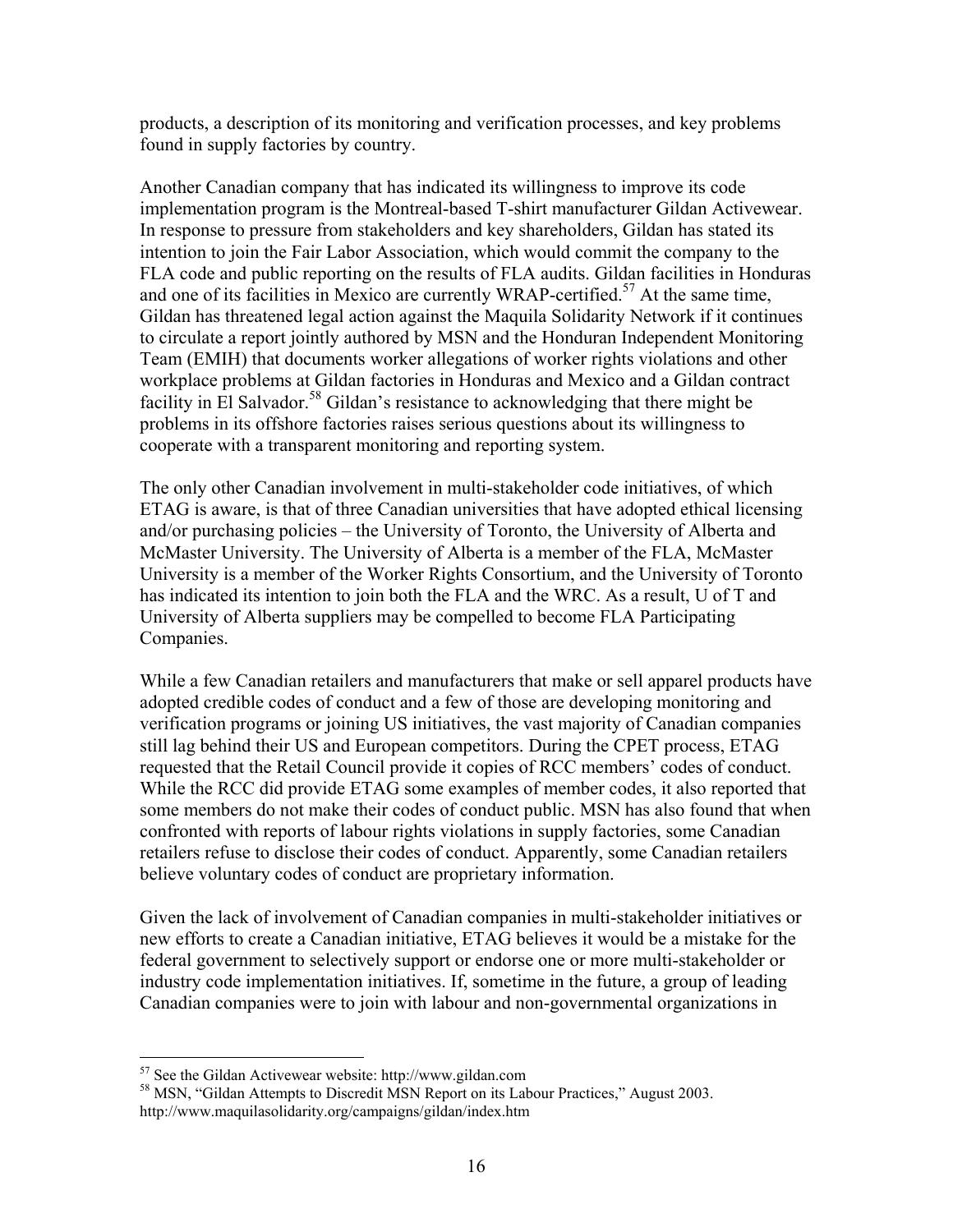forming a "coalition of the willing" to discuss and pilot different options for code implementation, the government should consider supporting such an initiative.

A more fruitful policy might be for the federal government to provide incentives to encourage companies to adopt codes of conduct that include provisions in line with ILO core conventions and provide consumers transparent reports on the methods they are employing to ensure compliance with the core conventions in their supply chains, the findings of third party audits, and the corrective action taken when code violations are discovered.

In ETAG's view, reporting on processes and procedures involved in code implementation is not sufficient to provide consumers the information they need to make ethical choices. What is needed is public reporting on labour standards performance at least equivalent to that currently being provided through the FLA, plus disclosure of factory locations so that workers and interested third parties can register complaints if there are reports of worker rights violations in any supply factories.

It is worth noting that when the FLA released its first annual report, including tracking charts containing summaries of all FLA audit reports, a number of business publications praised this new level of disclosure, but called for more transparency and a broadening of its application. A June 12 feature article in the online industry publication *Juststyle* comments:

If there are any serious flaws in the report then the main one must be that the names and locations of the factories surveyed has not been disclosed. The reason: some companies argued that doing so would penalize those factories that were inspected and found to be lacking, and effectively reward those outside the programme. But surely releasing such information would increase the pressure on factories to comply.<sup>59</sup>

A June 23 article in *Business Week* comments that "one depressing result of seeing them [summaries of FLA audit reports] for the first time is the realization of just how little has changed after all these years," but then goes on to state the following:

Airing dirty linen is always painful. If critics respond solely by focusing on all the problems the companies have voluntarily exposed, the Disneys and Wal-Marts of the world are sure to keep their own labor conditions under wraps. The better approach: to praise the FLA's openness while insisting that more be done – and holding other companies to the same standard. $60$ 

ETAG would agree with both these comments from the business press, and would suggest that the Canadian government could play an important role in helping to hold Canadian companies to the same standard by introducing a combination of regulations requiring the disclosure of production sites and reporting requirements and/or incentives

<sup>59</sup> Leonie Barrie, editorial feature, *Juststyle*, June 12, 2003. http://www.just-style.com 60 Aaron Bernstein, "Commentary: Sweatshops: Finally, Airing the Dirty Linen," *Business Week*, June 23, 2003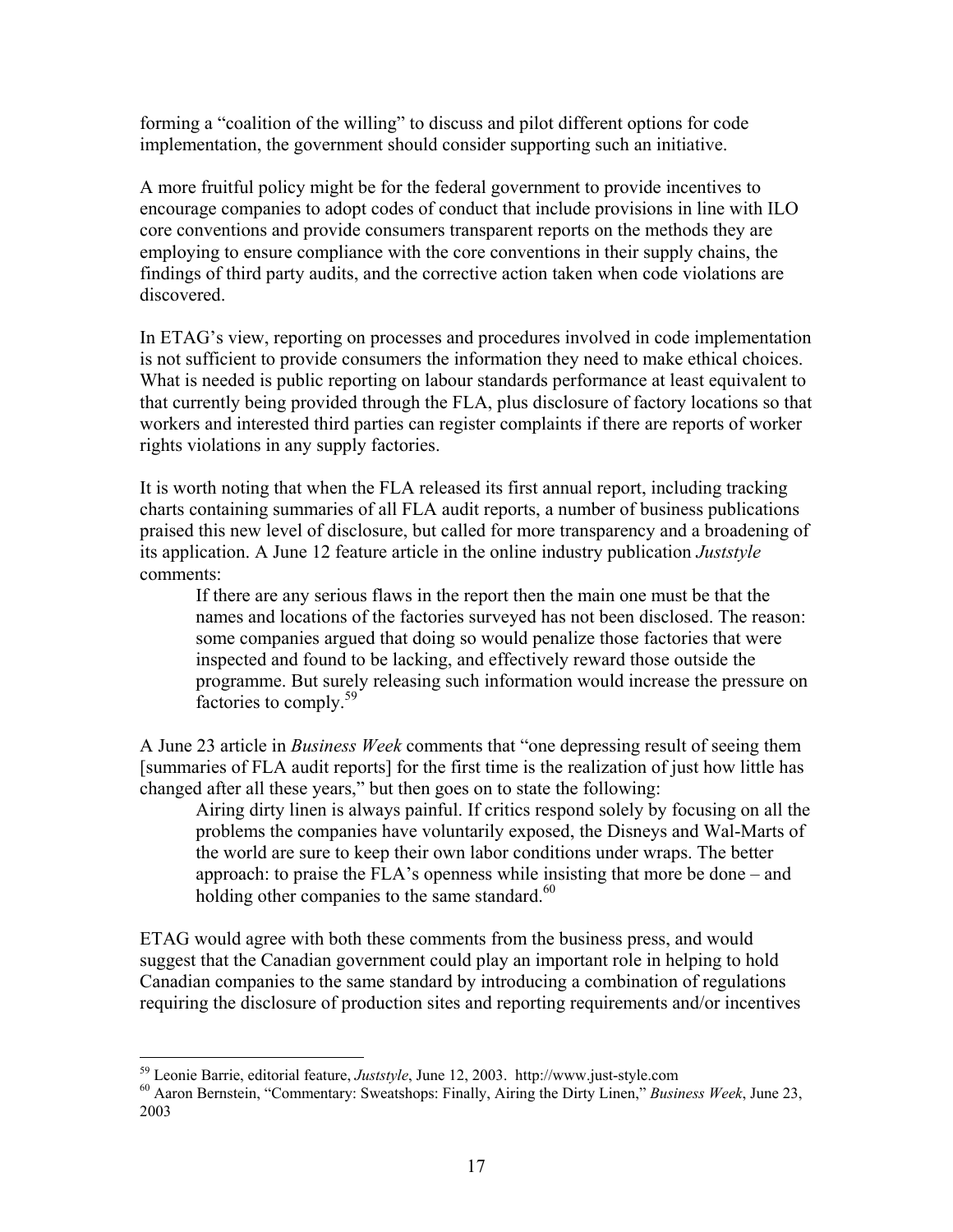encouraging companies to report their performance in achieving compliance with the internationally accepted minimum labour standards of the ILO.

Another voice from the private sector supporting increased transparency in the apparel and related consumer products industries is the founder and former CEO of the Body Shop, Anita Roddick. In a recent article in the UK *Guardian* newspaper, Roddick states the following:

One thing is certain in the new global economy: workers struggling for their rights cannot succeed if there is not also simultaneous pressure on the corporations in their marketplaces. I am not talking about a boycott. It must be the opposite: what we need are campaigns to keep jobs in the developing world while at the same time working to guarantee respect for worker rights. That's where the consumer comes in.

 We in the developed world hold the key to ending child labour and sweatshop abuses. If enough of us care, and if enough of us act, the squeaky wheel gets the grease.

 Corporations continue to hide the factories they use around the world to make the goods we purchase. Wal-Mart, for example, uses 4,400 factories in one Chinese province alone. As a first step, we need full public disclosure of all factory names and locations. Such transparency will make it much harder to hide abuses…

We need to draw up a "preferred companies" list made up of corporations which may not be perfect but are far better than average and moving in the right direction. We need to reward companies that are doing the right thing.

 I would suggest the following standards for companies on the preferred list: full public disclosure of factory names and addresses; adoption of a code of conduct which calls for strict adherence to all local laws and core International Labor Organization-recognized rights; release at least once a year of monitoring reports regarding the conditions in their factories; an agreement to respond to allegations of worker rights' violations. $61$ 

#### **Government Reporting Requirements and Incentives**

ETAG agrees with Roddick and believes government has a crucial role to play in promoting greater transparency, greater access to information for consumers, and greater respect for the rights of the young women who labour behind the labels making our clothes and other consumer products in factories and workshops around the world.

In addition to factory disclosure regulations, the Canadian government should also consider adopting policies that would require and/or encourage greater and more transparent reporting on company performance in ensuring respect for ILO core labour rights conventions. Together with factory disclosure regulations, this policy mix would provide consumers much of the information they need to make ethical choice, and provide civil society organizations sufficient information to put forward complaints if and when corporate reports on labour standards performance are inaccurate. Some of these proposals are similar to ones that have already been put forward by the Canadian

<sup>61</sup> Anita Roddick, "The Price of Dignity," *The Guardian*, September 22, 2003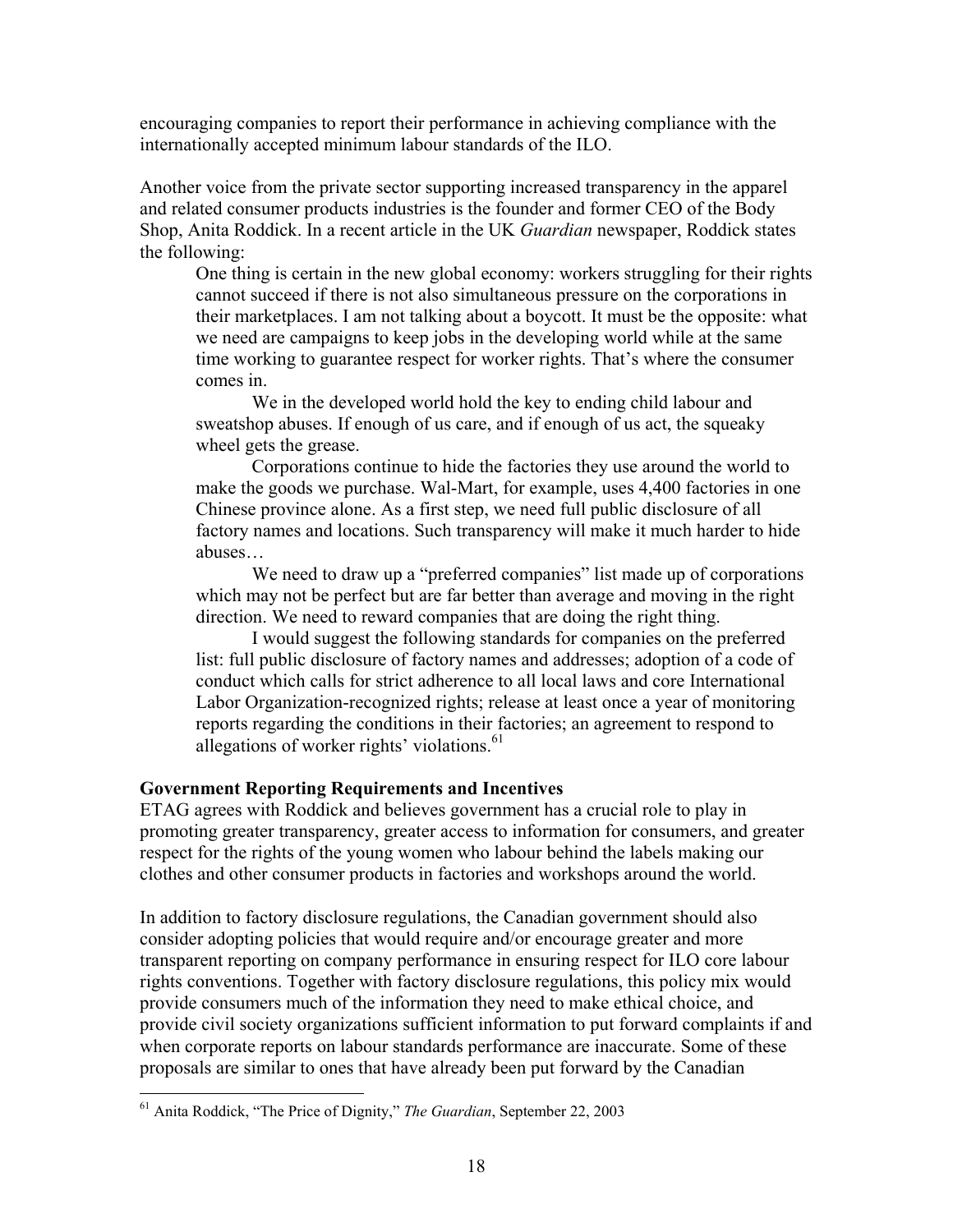Democracy and Corporate Accountability Commission (CDCAC) co-chaired by Ed Broadbent and Avie Bennett, which also endorsed ETAG's proposal for factory disclosure regulations.<sup>62</sup> Others are being considered or implemented by governments in other countries.

## *Legal Reporting Requirements:*

The Conference Board report refers positively to the Government of France's new law, "Nouvelles Régulation Économiques" (NRE), that requires all nationally listed corporations "to report to shareholders and stakeholders on a range of sustainability issues – including the environment, employees, the local community, and international labour issues."<sup>63</sup>

The CDCAC's Recommendation 8 proposes that large public and private companies be required, "as part of their corporate-law reporting requirements, to produce annual social audits." Under the CDCAC's recommendation, smaller companies would be encouraged to provide these audit reports on a voluntary basis. We would add that audit reports should include both information on the processes for ensuring compliance with ILO core conventions, as well as other appropriate standards, and the findings of those audits and corrective action taken.

In this regard, it is worth noting the United Nations (UN) Sub-Commission on the Promotion and Protection of Human Rights' recent approval of a set of corporate social accountability norms for multinational corporations. The "UN Norms on the Responsibilities of Transnational Corporations and Other Business Enterprises" gather together in one document the relevant international human rights, labour, gender, indigenous, environmental and anti-corruption treaties and standards applicable to global companies.<sup>64</sup>

The significance of the draft norms is that they recognize that multinational corporations, and not just nation states, are responsible for respecting, promoting and ensuring compliance with human rights and labour and environmental standards. If approved, the Norms could form the basis for corporate reporting requirements adopted by the Canadian government.

## *Procurement Policy:*

The government should adopt a procurement policy for all federal government departments, institutions and agencies that gives preference in the purchase of apparel and other relevant products to companies that provide transparent annual public reports, or participate in multi-stakeholder code initiatives that provide such reports, on their

http://www.maquilasolidarity.org/resources/codes/memo15.htm

 $\overline{a}$  $^{62}$  Canadian Democracy and Corporate Accountability Commission, 2002, op. cit.  $^{63}$  Conference Board of Canada, 2003, op. cit., p. 34.

<sup>64</sup> UN Sub-Commission on the Promotion and Protection of Human Rights, *Norms on the Responsibilities of Transnational Corporations and Other Business Enterprises with Regard to Human Rights*, (UN Doc. E/CN.4/Sub.2/2003/12/Rev.2 (2003)). http://www1.umn.edu/links/norms-Aug2003.html. For further discussion on the norms, see MSN's *Codes Memo*, Number 15, September 2003.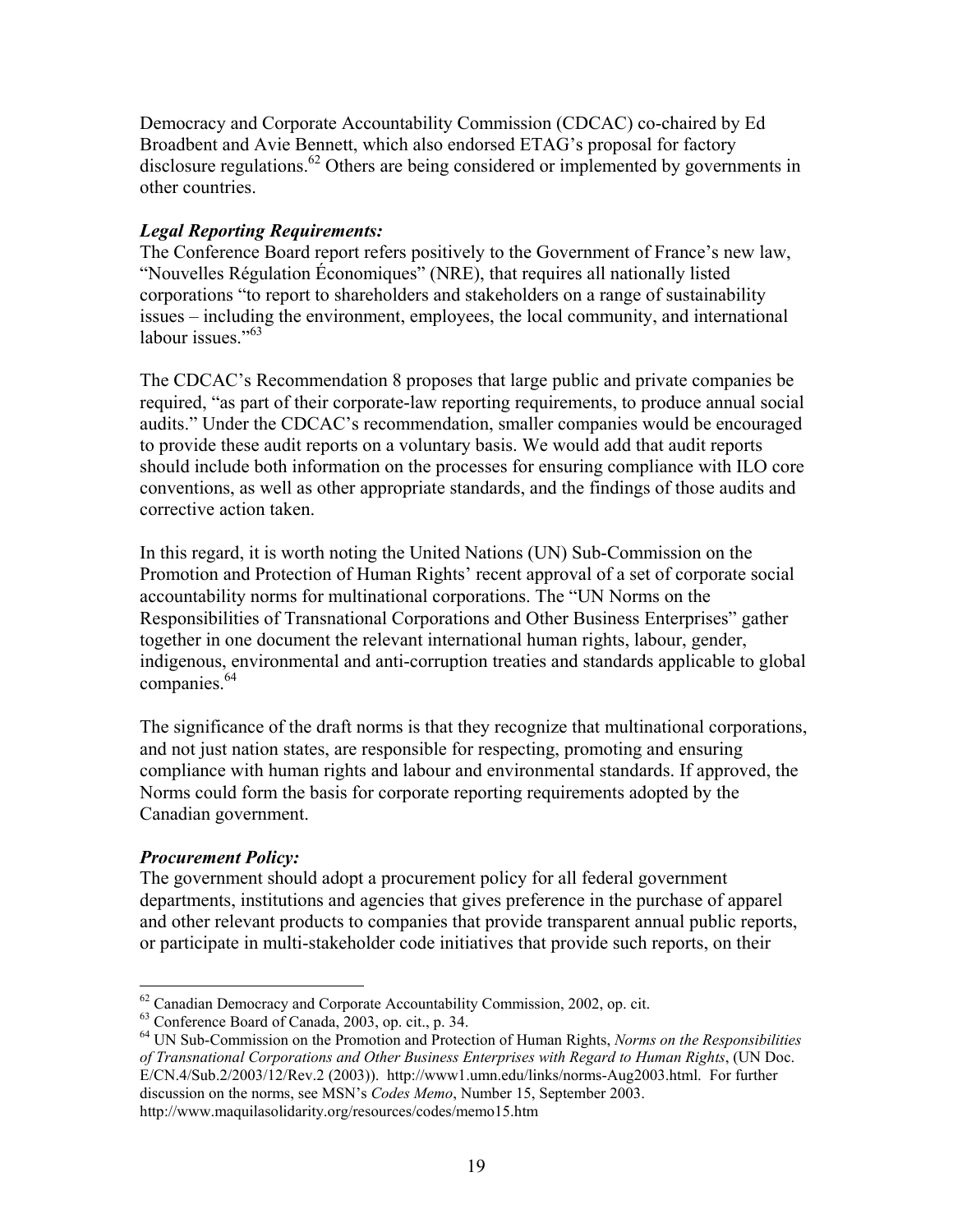processes and performance in ensuring compliance with ILO core conventions throughout their supply chains.

One example of such a procurement policy is a law adopted by the Region of Umbria in central Italy, giving preference for government contracts to companies that have been certified as being in compliance with the SA8000 Standard. The SA8000 Standard is based on ILO Conventions and includes provisions for payment of a basic needs wage by local standards. The regional government is creating a dedicated registry of SA8000 certified companies, and those companies will be given priority for tenders for public works or for supplying goods and services as long as they meet cost and quality specifications. Under the law, companies are required to give notice to the Regional Government within ten days of losing SA8000 certification, at which time they will be removed from the registry and no longer enjoy preferential treatment.<sup>65</sup>

## *Labour Rights Criteria:*

The government should adopt labour standards performance and reporting criteria for the granting of government loans, grants, overseas investment insurance or other benefits tied to overseas investment by Canadian companies. Companies that provide annual transparent public reports on their processes and performance in ensuring compliance with ILO core conventions in their wholly owned facilities and supply chains should be given preference for trade and investment support, including support from the Export Development Corporation (EDC), Program for Export Market Development (PEMD) or the Canadian International Development Agency (CIDA). The government should also provide public access to information on all forms of public support to Canadian companies related to foreign investment or offshore sourcing.

# *Capacity Building:*

Through CIDA and CIDA support channelled through Canadian non-governmental organizations, the government should provide increased support for capacity building for southern civil society organizations, labour organizations and ministry of labour inspectors, so they can more effectively engage with code monitoring and verification initiatives, as well as for worker rights training for local workers and management personnel by reputable southern human rights, women's and labour organizations.

## *Trade Agreements:*

 $\overline{a}$ 

In the negotiation of bilateral and regional trade agreements with developing countries producing apparel and textile products for export to Canada, the government should adopt proposals that link the reduction or elimination of tariffs with progress in achieving compliance with ILO core conventions. Such proposals could also include provisions for development assistance to increase the capacity of ministries of labour to monitor and enforce national labour law, and for local non-governmental and labour organizations to monitor compliance with ILO core conventions. It could also include provisions for ILOled monitoring of compliance with core conventions and public annual reports on progress in achieving compliance

<sup>65</sup> SAI, "Italian Region Gives Priority to SA8000-Certified Firms," *Social Accountability International e-Update*, February 2003. http://www.sa-intl.org/AboutSAI/February2003.htm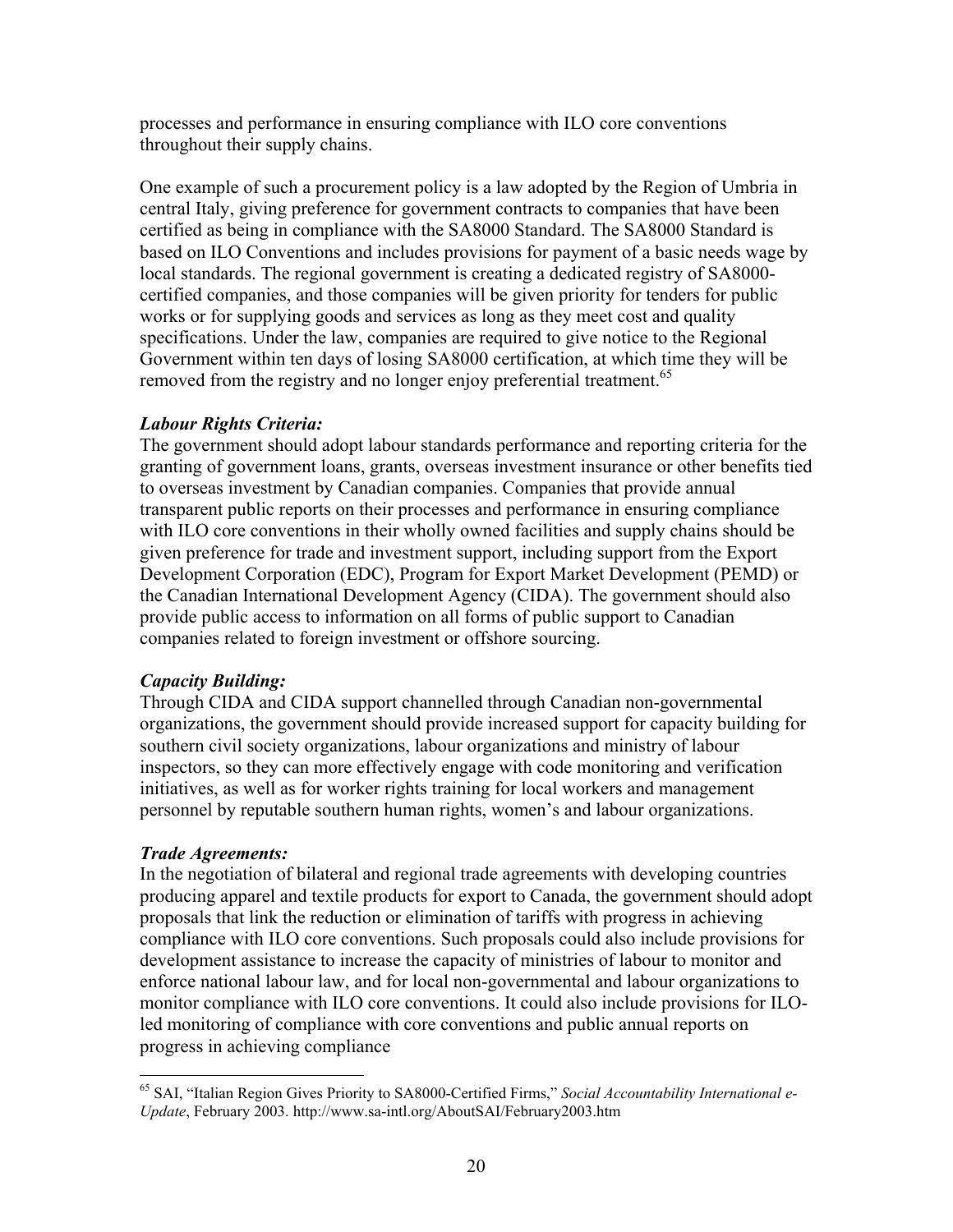A good example of such a trade agreement is the US-Cambodia Textile Agreement. That agreement offered increased market access for Cambodian textile products in exchange for efforts to comply with international labour standards. Compliance has been monitored by the International Labour Organization (ILO), and its annual progress reports are available to the public. $66$ 

A number of US-based NGOs are currently lobbying the US government to consider proposing the inclusion of similar provisions in the Central America Free Trade Agreement (CAFTA). Michael Posner, Executive Director of the Lawyers Committee for Human Rights, points to the Cambodia agreement as a positive alternative to the Bush administration's current proposals for labour provisions in the CAFTA, which are reportedly based on that government's trade agreements with Chile and Singapore, and calls for the establishment of "permanent monitoring bodies" as a provision of CAFTA "to determine whether or not CAFTA governments and employers are in compliance with international labor standards. The degree to which they make progress towards compliance would be rewarded with a corresponding reduction in tariffs." According to Posner, "these efforts ought to be undertaken in a fully transparent manner where buyers and consumers, as well as state actors and parties to the agreement, can have access to the information."<sup>67</sup>

In a recent article in the *Washington Post*, Carol Pier of Human Rights Watch calls for labour provisions in CAFTA in which the ILO would have "a key monitoring role, as it does with the US-Cambodia agreement."68 Sandra Polaski of the Carnegie Endowment for International Peace has put forward a similar proposal. She notes that since a number of independent monitoring groups already exist in Central America, "it is easy to envision a rapid start-up of monitoring led by the ILO, which could then engage these existing groups, provided they met ILO-determined standards and procedures."<sup>69</sup>

#### **Conclusion**

 $\overline{a}$ 

The Ethical Trading Action Group (ETAG) is calling on the federal government to make changes in the regulations under the Textile Labelling Act to provide consumers, researchers, workers and other interested parties information on the names and addresses of factories making apparel and other textile products sold in Canada.

Such regulations would encourage companies to improve monitoring of their supply chains and provide more transparent reports on the findings of compliance verification efforts and corrective action taken. Moreover, factory disclosure regulations in

<sup>&</sup>lt;sup>66</sup> "ILO's mixed report on working conditions in Cambodian garment industry," ILO press release, April 2002.

 $67$  Letter to The Hon. Robert Zoellick, US Trade Representative, August 7, 2003.

http://www.lchr.org/workers\_rights/wr\_traderights/wr\_traderights.htm<br><sup>68</sup> Carol Pier, "The Right Way to Trade," *Washington Post*, August 1, 2003.<br><sup>69</sup> Sandra Polaski, "How to Build a Better Trade Pact with Central America International Peace, July 2003.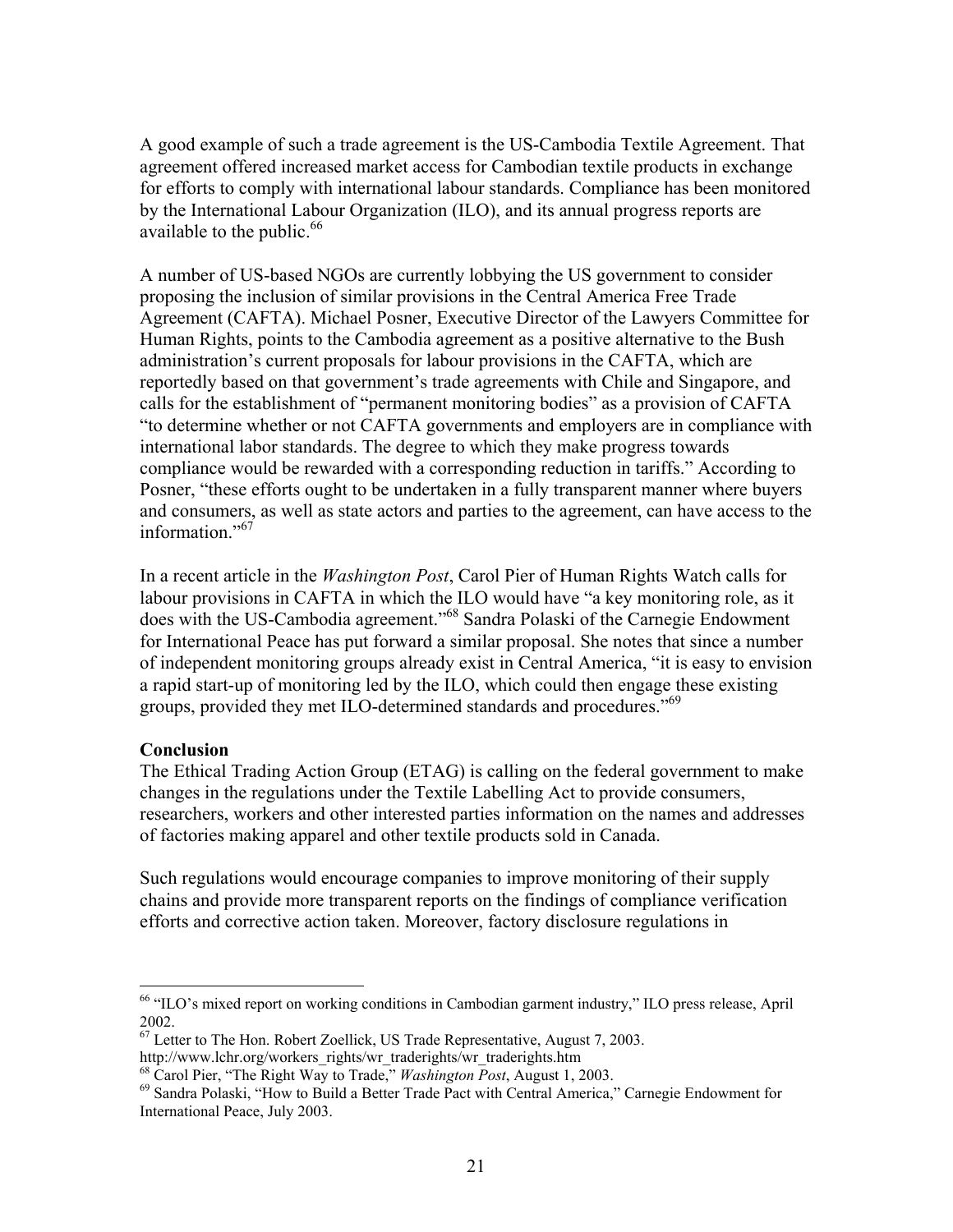combination with voluntary or mandatory reporting on labour standards performance would provide consumers much of the information they need to make ethical choices.

The Conference Board report misinterprets the ETAG proposal and its objectives and fails to assess how it could interact with other hard and soft regulatory options to help improve conditions for garment workers and provide consumers, stakeholders, shareholders and the public with information on where their clothes are made and under what conditions.

In this brief, ETAG has outlined two options for providing Canadians access to factory location information through the Industry Canada website. Under either option, companies responsible for apparel products sold in Canada would be required to report factory locations where those products are assembled, and that information would be publicly available on the Industry Canada website. Factory disclosure regulations are preferable to voluntary disclosure, since leading Canadian companies are reluctant to voluntarily disclose factory locations, fearing it would put them at a competitive disadvantage.

Industry arguments that factory locations are proprietary information and/or that Canadian companies cannot be expected to know where their products are made are contradicted by experiences and trends in other countries where an increasing number of companies are cooperating with factory disclosure and other reporting requirements. The willingness of companies to report on factory locations and labour practices appears to have more to do with market, civil society and/or government pressures on companies in different countries and jurisdictions than with any universally accepted definition of "proprietary information."

For that reason, the Canadian government should reject the Conference Board's suggestion that it attempt to "help define whether supply chain information is proprietary for the apparel industry and, if so, help devise mechanisms to protect such information from unauthorized use."

ETAG believes a combination of regulation at the national and multilateral levels and voluntary initiatives targeting global supply chains is needed to address the systemic problem of worker rights abuses in the globalized garment industry. In addition to factory disclosure regulations, the Canadian government should also adopt regulations and policies that require and reward more transparent reporting by companies on compliance with the core labour rights conventions of the International Labour Organization (ILO) in their wholly owned facilities and global supply chains.

Voluntary codes of conduct could be one element in this policy mix, however, they should be seen as supplementing and not substituting for government regulation. To be credible and effective, voluntary codes must include:

- Provisions based on internationally recognized minimum labour standards;
- Adequate mechanisms for internal monitoring and external verification;
- Transparency concerning processes, performance and corrective action; and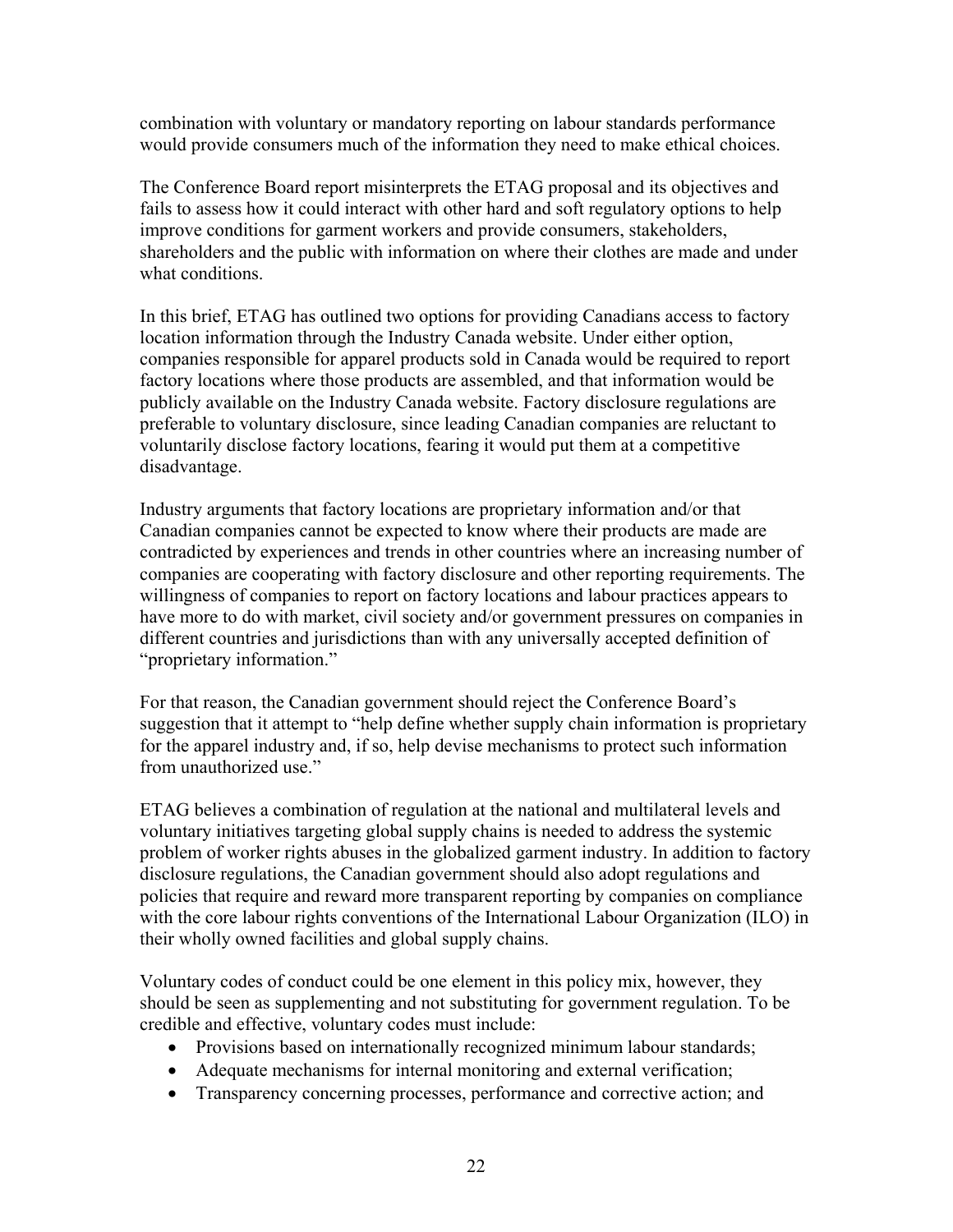• Awareness and participation of workers, labour organizations and civil society.

Two important global trends in voluntary codes of conduct are greater transparency in monitoring and verification and convergence in code provisions on ILO core conventions. At the same time, the proliferation of codes with varying standards and requirements continues to cause confusion among suppliers, governments and consumers.

Multi-stakeholder code initiatives, in which leading companies join with civil society organizations in the development and implementation of code compliance verification systems, represent a step forward over corporate self-regulation. However, multistakeholder initiatives face the same dilemma as do all code initiatives – how and by whom can compliance with code standards be effectively monitored and verified. In seeking solutions to this dilemma, these initiatives are putting more emphasis on transparent reporting on processes and performance, improving complaints mechanisms, and providing training to auditors, workers and management personnel.

Unfortunately, Canadian companies are lagging far behind their US and European competitors in the development of credible codes of conduct and transparent and effective monitoring and verification systems. Very few Canadian companies are currently participating in or considering joining credible multi-stakeholder initiatives.

For the above reasons, the Canadian government should avoid supporting or endorsing one or more of the current industry or multi-stakeholder code initiatives. Instead, the government should encourage more transparent reporting on labour standards compliance through regulations and incentives.

In addition to adopting factory disclosure regulations, the government should also consider adopting a number of other complementary regulations and policies that, together with factory disclosure regulations, would encourage more transparent reporting on labour standards performance and help improve labour practices throughout global supply chains. These include the following:

- 1. Requiring annual reports on compliance with international standards, including ILO core labour rights conventions;
- 2. Procurement policies that reward transparent reporting on processes and performance in achieving compliance with ILO core conventions;
- 3. Labour rights criteria for the granting of government loans, grants, overseas investment insurance or other benefits tied to overseas investment or sourcing, giving preference to companies that provide transparent annual reports on labour standards performance;
- 4. Increased support for capacity-building projects for southern civil society and labour organizations and labour ministry inspectors, and for worker rights training for workers and management personnel;